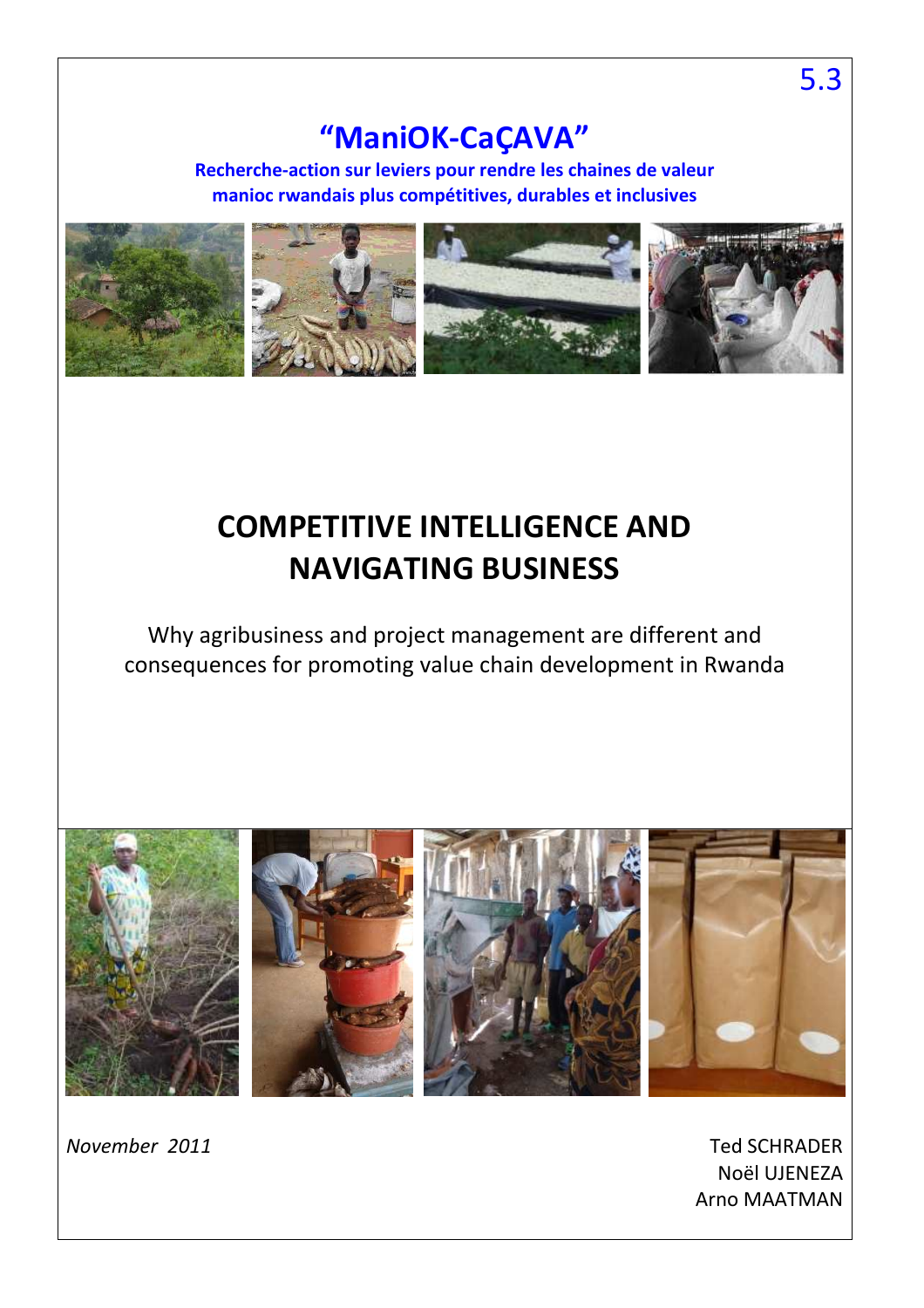

**ABSTRACT : Competitive intelligence and navigating business : Why project and business management are different and consequences for promoting value chain development in Rwanda** 

**RÉSUMÉ : Intelligence compétitive et pilotage entrepreneurial : pourquoi la gestion d'entreprises et celle de projets sont différentes et conséquences pour le développement de chaines de valeur au Rwanda**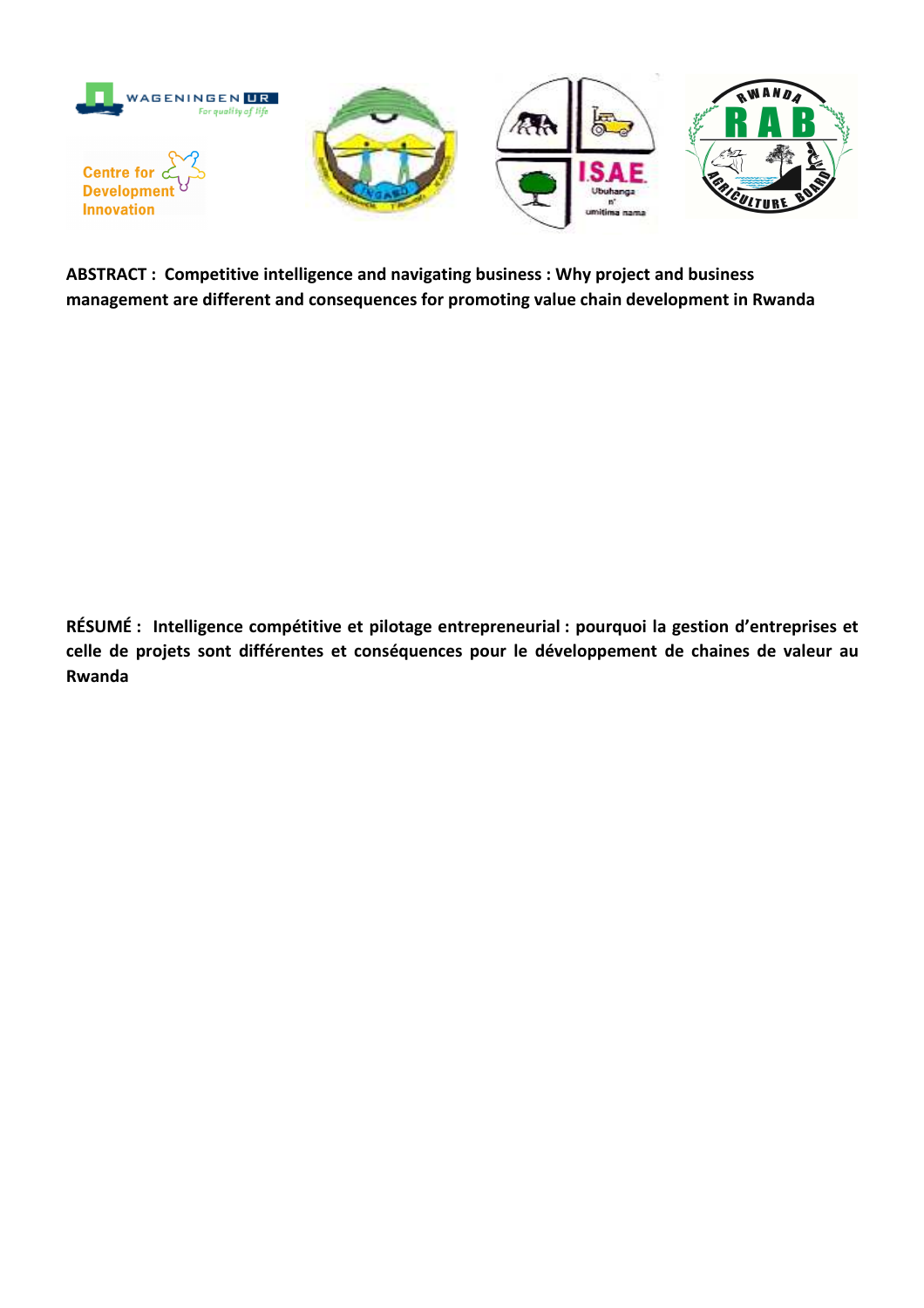## **Table of contents**

| 1.   | <b>INTRODUCING COMPETITIVE INTELLIGENCE</b>                           | $\mathbf{1}$   |
|------|-----------------------------------------------------------------------|----------------|
| 1.1. | Managing a farm in northern Rwanda: the story of Kalisa and Mukesha   | 1              |
| 1.2. | Farmers are entrepreneurs                                             | $\overline{2}$ |
| 1.3. | Navigating business and competitive intelligence                      | 3              |
| 1.4. | Market, operational, tactical and strategic intelligence              | 4              |
| 1.5. | Analyzing the case of Kalisa and Mukesha                              | 6              |
| 2.   | <b>INFORMATION NEEDS OF CASSAVA FARMERS AND COOPERATIVES</b>          | 9              |
| 2.1. | Debriefing workshop on ISAE survey results                            | 9              |
| 2.2. | Identified information needs of cassava farmers and cooperatives      | 9              |
| 2.3. | The need to improve capacities to navigate business                   | 11             |
| 3.   | THE DIFFERENCES BETWEEN PROJECT AND BUSINESS MANAGEMENT               | 12             |
| 3.1. | Project and business management: fundamentally different              | 12             |
| 3.2. | Consequences for entrepreneurial outlook                              | 14             |
| 4.   | <b>CONCLUSIONS AND SUGGESTIONS : MAKING THE CONNECT</b>               | 16             |
| 4.1. | Principles for making the connect between publicly funded development |                |
|      | programs and agribusiness development                                 | 16             |
| 4.2. | Designing innovative programs that support rural entrepreneurship and |                |
|      | agribusiness development                                              | 16             |
| 4.3. | Conclusion                                                            | 17             |

agribusines.<br>4.3. Conclusion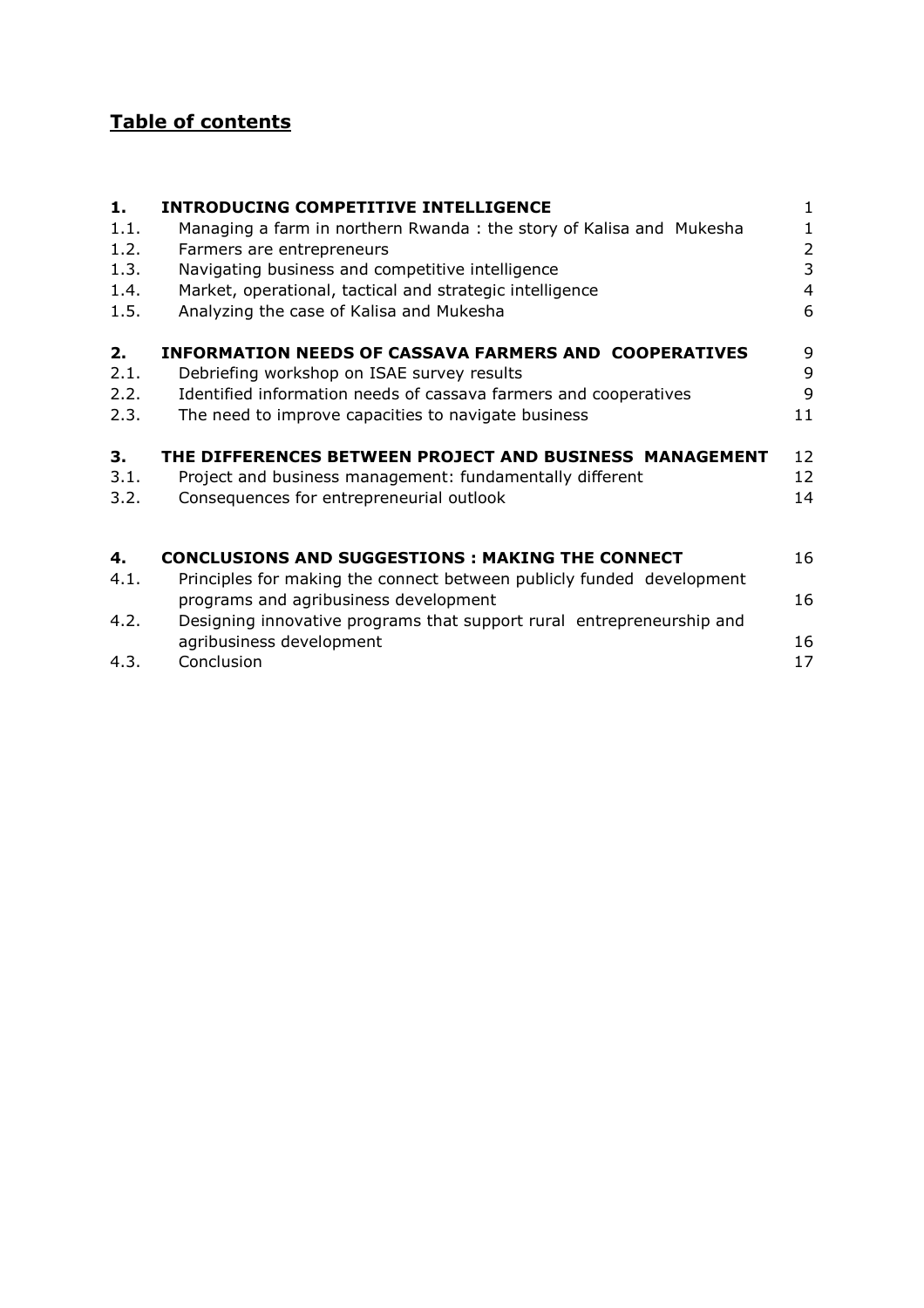## **1. Introducing competitive intelligence**

## *1.1. Managing a farm in northern Rwanda : the story of Kalisa and Mukesha*

Kalisa, his wife Mukesha and their five children live on a farm in a mountainous part of northern Rwanda. During the year, they mainly produce maize and potatoes. They are eager to improve their living standards. They dream of building a new house in the "Mudugudu" (village) and of sending their eldest son to secondary school (Kabuga high school). They just bought a dairy cow with a bank loan of the Popular Bank that launched a special credit facility. Their ambitions are fuelled by recent improvements of their agricultural production. Kalisa and his wife have started to intensify their farming methods. The family now gets 10 tonnes of potatoes and 2.5 tonnes of maize per season, although their farm does not have 1 hectare. The family still struggles with to find out the best strategy to further improve productivity.



Mukesha



Kalisa

Fertilizer use for maize and wheat is subsidized. It only costs 50% of the normal market price. However, fertilizers seem to be more profitable on potatoes. Should Kalisa use all the subsidized fertilizer on maize or use part of it for potatoes ? To get access to subsidized fertilizer of the Crop Intensification Programme (CIP), Kalisa has to participate in the land consolidation programme that is promoted by the government. Should Kalisa volunteer for land consolidation and join his land with the plots of neighbours? Kalisa hesitates. Like his neighbours, he does not really understand why he should have larger plots and specialize on maize. However, it is a directive of the Ministry of Agriculture and local authorities urge farmers to comply in any case. Many farmers in the valley therefore participate, hoping for a good price for maize. There are uncertainties : last year imported maize from Uganda was even sold for less than 100 FRW/kg.

To prevent low prices at harvest time, the Amizero cooperative, of which Kalisa is a member, has negotiated a supply contract with the nearby Mukamira maize mill (25 km). The contract does however not mention the price a farmer will get and this worries Kalisa. And it is also not clear when the cooperative will pay the farmers. Kalisa there starts questioning the advantages of being a member of the cooperative. Although he paid his dues for three years, he has not got benefits from the cooperative and he does not see how it helps him. Wouldn't it be better to sell his production himself ?

At the start of the current season, farmers received subsidized hybrid maize from the local authorities. Although Kalisa hesitated planting the hybrid maize, he now observes that the crops looks nice and starts giving bigger cobs. However, this maize takes longer in the field, from October to Mai, e.g. well into the second growing season. This implies that he has to forego a second potato crop. This is bad news since potatoes are more profitable than maize.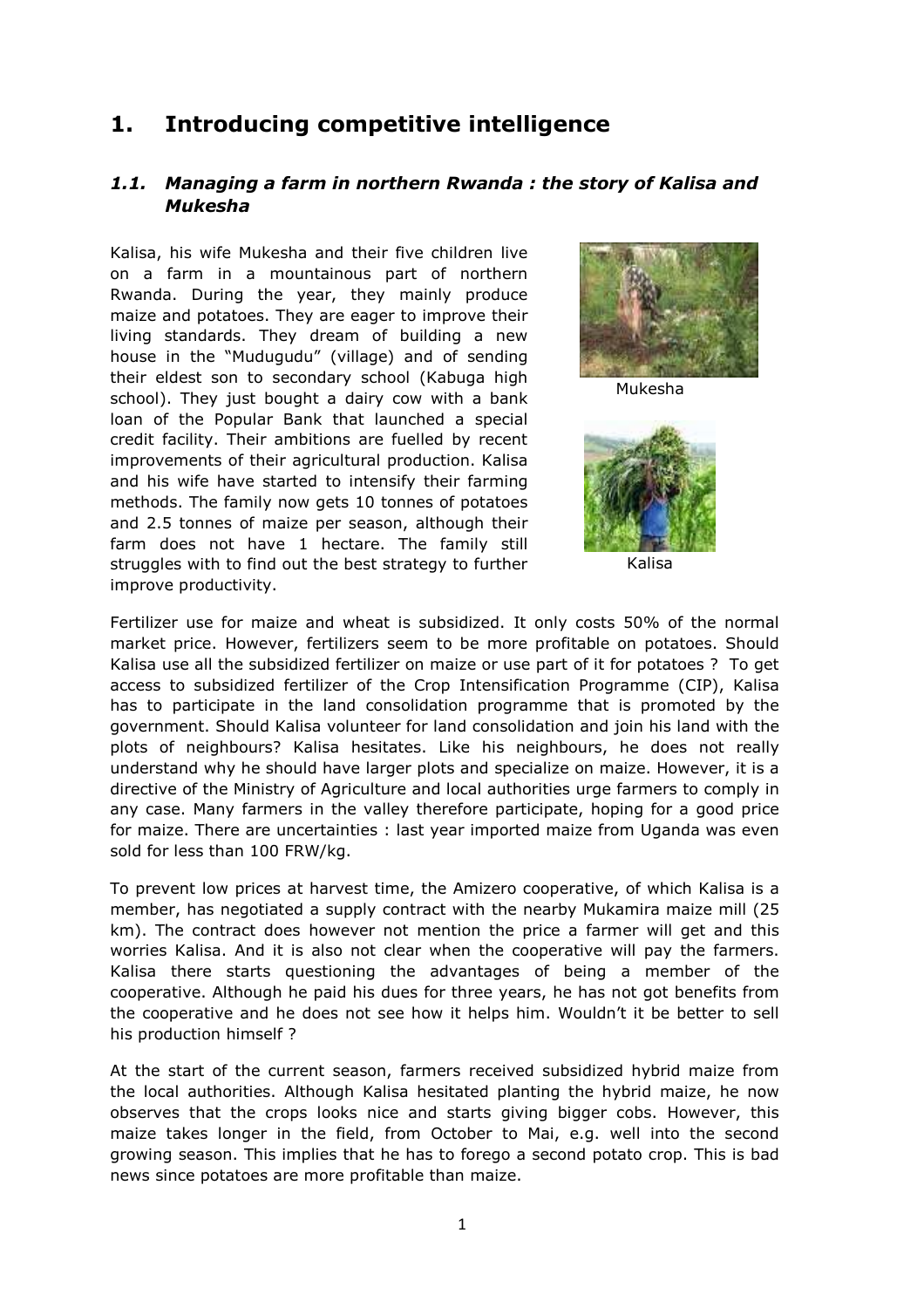Would selling fresh maize be an option? It might be profitable. Last year the price of a cob of fresh corn was 80 francs, whereas five cobs were needed for a kilo of dried maize, which was then sold at 150 francs per kg. Selling fresh corn would be new for Kalisa. How and where to sell it? But will last year's prices be maintained if many farmers start selling fresh maize, now that there is bumper harvest coming up ? Everybody thinks that the best market for fresh maize is the youth centre of Mutobo and Kigali town (capital city). The problem is that Kalisa does not know these places. How then to go about ? Which traders and middlemen can be trusted? Will they pay, when so many promises never materialize?

In trying to find answers to these questions and preparing to sell 1,000 maize ears, Kalisa discovered that the local authorities are forbidding the sale of fresh maize in order to increase the availability of maize flour. They want farmers to sell dried maize to maize mills. The 80,000 francs needed for school fees are now suddenly out of reach. And they need the money before Monday, when the new school year starts.

If they had been informed earlier, Kalisa and Mukesha would have sought alternatives for obtaining the money. Mukesha could have increased her plots of climbing beans, which mature rapidly and easily sell at local markets. Good seeds are reportedly available at the nearby ISAR research centre. Or the family could have decided to concentrate on potatoes, leaving maize cultivation altogether.

Now, they have to quickly borrow money. But all neighbours have their financial problems and nobody can help them out. The only option is to go to the bank. But banks require collateral and bank procedures take long. And they already have a bank loan for their cow. Would it be an idea to go to the new MFI that is promoted by the government and that just opened its doors, the Umurenge SACCO ?

Whatever their strategy, one thing is sure: Kalisa and Mukesha definitely need money to pay the school fees. Other things can wait !

#### *1.2. Farmers are entrepreneurs*

The story of Kalisa and Mukesha shows that farmers are exposed to a lot of information that they need to analyze in order to take decisions.

The example of Kalisa and Mukesha shows that these – seemingly – down to earth decisions may have a significant impact on farmer livelihoods and incomes.

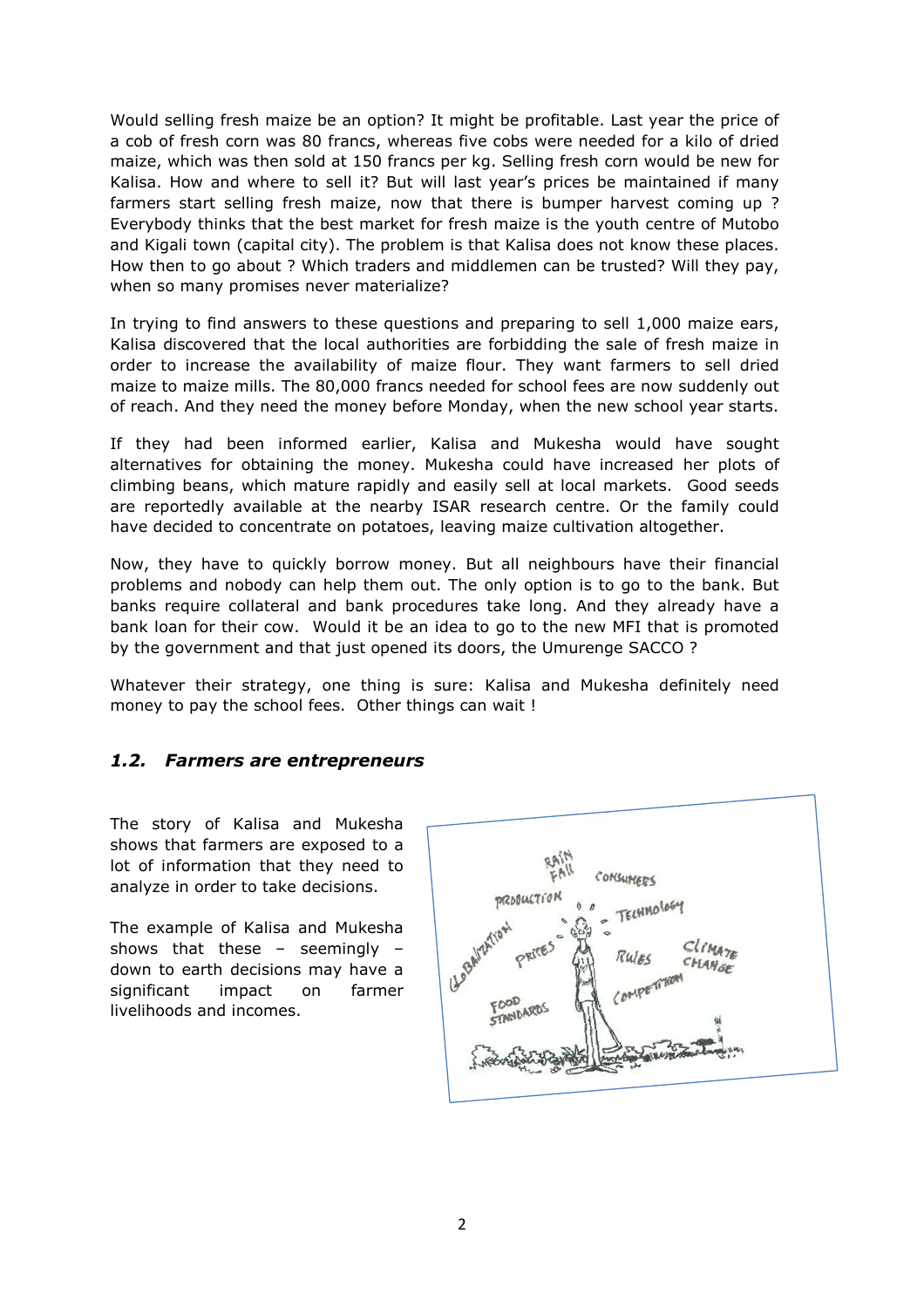#### **Farmers are entrepreneurs (or should be …)**

In today's globalized world, farmers and farms are integrated in markets. For realizing their production, farmers operate on factor markets (seeds, fertilizer, agrochemicals, animal feed, machinery and tools…). After harvest, farmers operate on markets for their products. At different stages, farmers hire labour and at some moments during the year they may sell their own labour. Finally, farmers are clients on markets for support services (credit, insurance, advisory services, transport, …). Farmers that are not integrated in markets hardly do exist anymore, except maybe for some very isolated areas. Over 85% of the world's 460 million farms are family farms. Family farms thus dominate, also in highly industrialized countries.

In addition to operating in (factor, output, labour and service) markets, farmers take risks. They take risks at the production side (dry spells, floods, pests and diseases, …). And they take risks at the market side (price fluctuations, transaction risks, default of buyers, …). Farmers take these production and market risks with the aim to make profits, for the well-being of their families.

Because of their market participation and risks, agricultural producers, even those that are predominantly subsistence-oriented, must therefore be perceived as entrepreneurs. They are part and parcel of the private sector. Whether farmers have an entrepreneurial attitude or have entrepreneurial capacities is however another question.

To improve and maintain the productivity and profitability of their enterprises, farmers should continuously innovate : this is the basis for farmer entrepreneurship. African family farms, like family farms in other parts of the world, are (small) enterprises that operate in dynamic and rapidly changing markets. These markets offer opportunities, but are also full of uncertainties and imperfections. Farmers and their families have to cope with these uncertainties and risks.

## *1.3. Navigating business and competitive intelligence*

#### **Navigating business**

Farmers, and rural agro-enterprises in general, therefore need to constantly gather information to innovate, remain competitive and sustain profits. They need to proactively navigate their business. We define "Navigating business" as steering an enterprise in a dynamic environment.

#### **Competitive intelligence**

To manage his or her business, an entrepreneur needs competitive intelligence. We define "competitive intelligence" as the ability and capacity to know, understand and react on market dynamics, requirements and opportunities, to monitor operational processes and performances and continuously adapt them, to know and relate to other stakeholders to establish collaborative arrangements, and to know and react upon (changes in) the policy and business environment.

This is a long a long definition. The reason is that competitive intelligence has different components :

- Market intelligence: knowing, understanding and reaction on market dynamics, requirements and opportunities.
- Operational intelligence: monitoring operational processes and performances and continuously adapting them.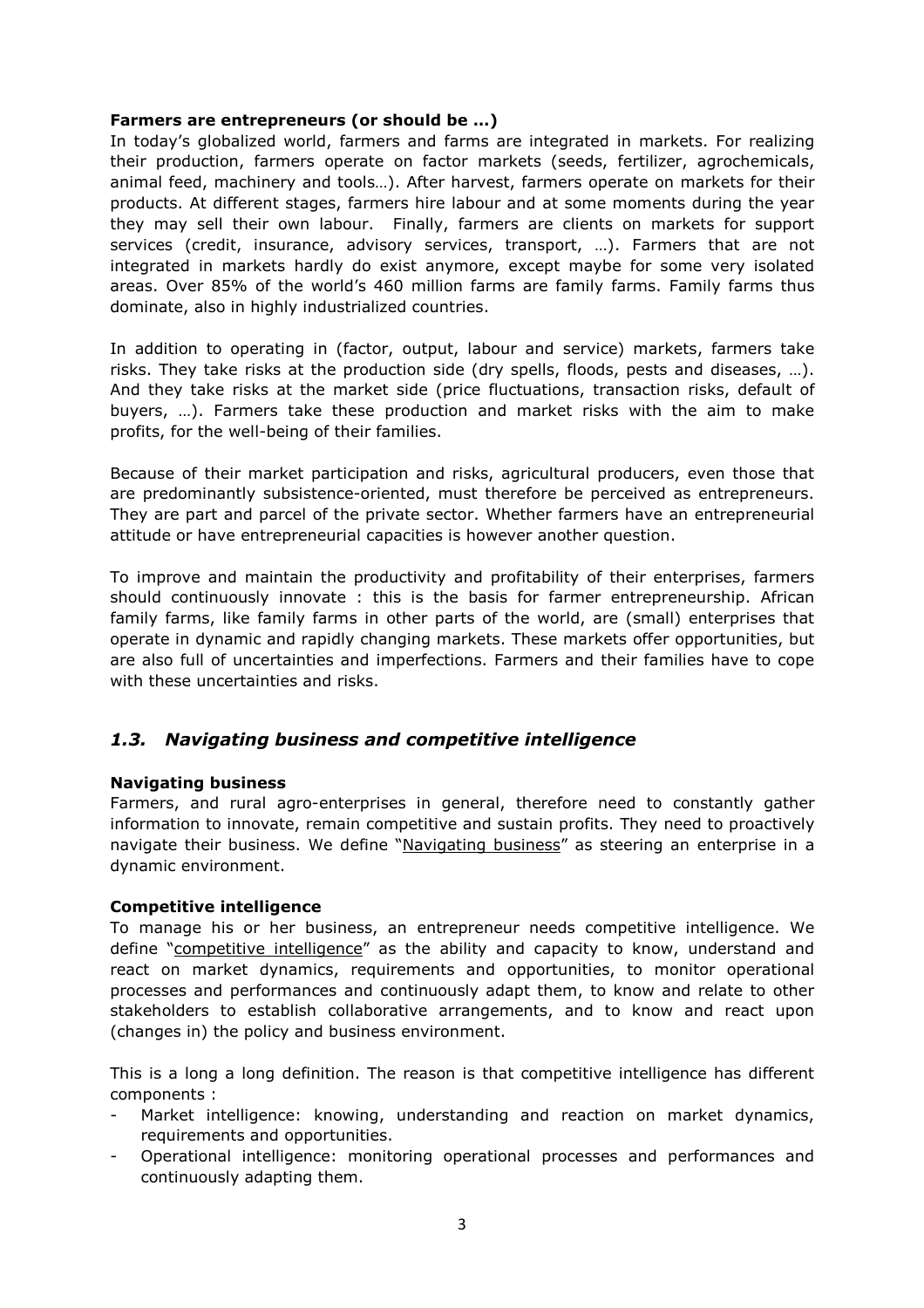- Tactical intelligence: knowing and relating to other stakeholders to establish collaborative arrangements
- Strategic intelligence: knowing and reacting upon (changes in) the policy and business environment

## *1.4. Market, operational, tactical and strategic intelligence*

Entrepreneurs must follow market developments and engage in operational, tactical and strategic monitoring and evaluation. They need to have market, operational, tactical and strategic intelligence to substantiate decisions for strengthening their competitive edge. Below we have a closer look at these forms of competitive intelligence.

#### **Market intelligence**

Market intelligence refers to awareness and strategizing about market opportunities and risks. Everybody will understand that when you are in business you need to know and follow markets:

- What is the consumer demand and what price or quality do they require ?
- What are the market segments and what are the market channels ?
- Do prices fluctuate ?
- What are the price transmissions along the value chain?
- Are there other markets than the current one and is there potential for market development ?
- Can the product be adapted to the market demand ?
- Is it possible to acquire production factors better and cheaper through collective procurement ?
- Is it possible to better sell products through collective marketing ?

This long list shows that entrepreneurs should constantly have their eyes cast on what's happening on markets, in order to harness opportunities or to protect their business against risks and threats.

Market intelligence has also a lot to do with competitiveness. Porter distinguishes five competitive forces, entrepreneurs and 'industries' have to deal with. 'Industry' relates to the specific economic activity of the entrepreneur, for instance cassava production or processing. We will shortly describe these forces and provide examples for the cassava production 'industry'

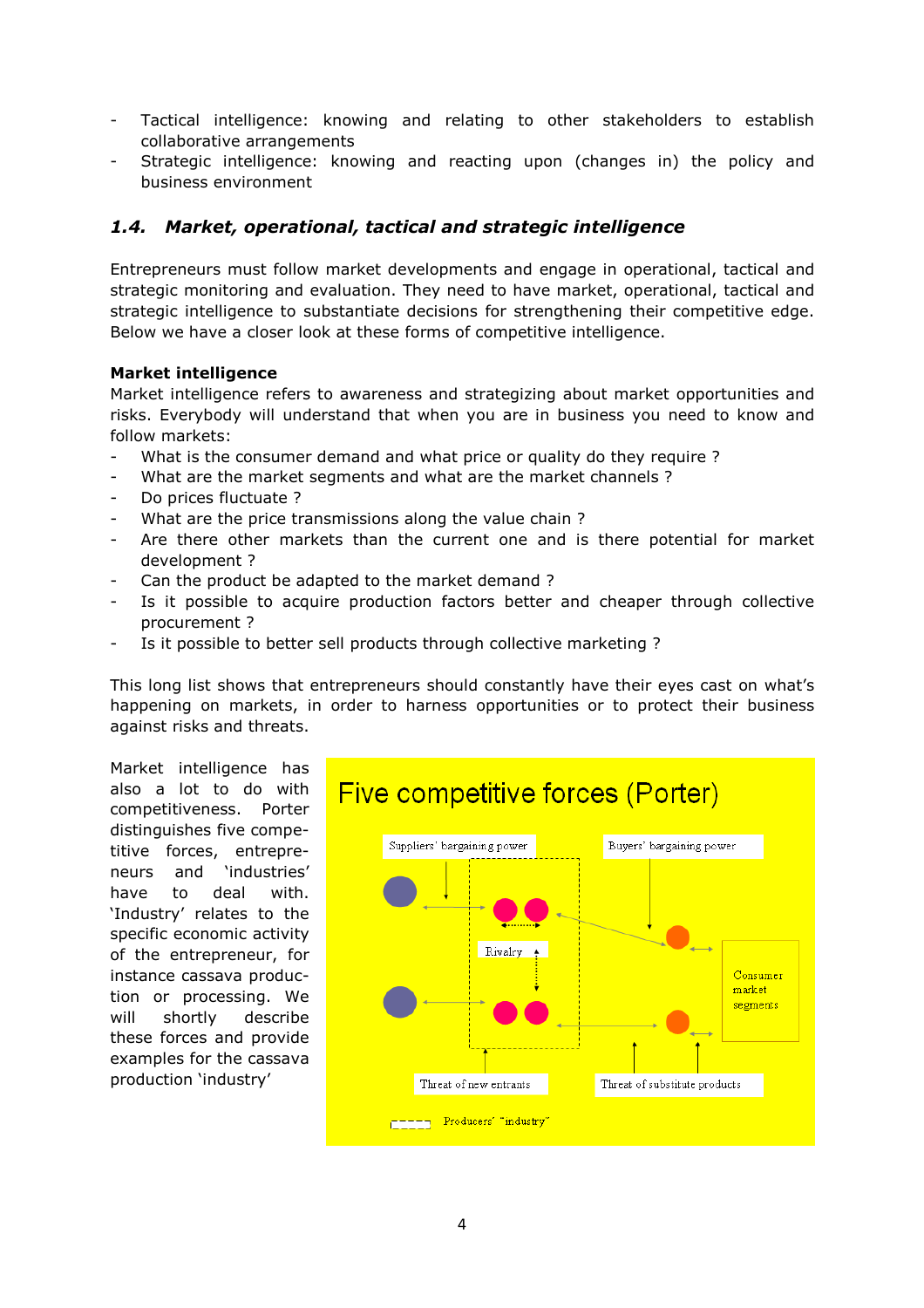- Rivalry. Within the industry, e.g. the cassava production, there is competition between the cassava producers. Producers have to produce cheaper or have higher quality than others in order to remain competitive.
- Suppliers bargaining power. Cassava producers need production factors. What is the bargaining position of farmers ? Can they influence the price of inputs, for instance through collective procurement ?
- Buyers bargaining position. Cassava producers sell their produce. What is the negotiation power when engaging in different marketing modalities or channels (sale to travelling traders, process yourself and sell chips or flour, sale on local market, …) Can they influence the price of their produce, for instance through collective marketing ?
- Threat of new entrants. Are other producers, for instance from neighboring zones or countries entering the market ? Is their price lower or quality higher ? What will happen with prices when more produce flows on the market ?
- Threat of substitute products. Consumer eat cassava flour as *fufu*, which can also be made from other crops. Maize flour is for instance a huge competitor for cassava flour ? How to make the cassava flour more attractive for *fufu* consumers and face the competition of substitute products ?

Market opportunities and risks can be discussed within producers' organizations. Farmers can then decide to react together. They can also be discussed among chain operators: how to react together to main the competitiveness of our product in the market? Processors and traders are for instance closer to market dynamics and can provide information to farmers. Also chain supporters and chain enablers can inform chain operators on opportunities and risks.

#### **Operational intelligence**

This is about business processes and performance. Entrepreneurs constantly need information about the efficiency of their operations. Can costs be reduced? Are there alternatives to be considered ? An indicator of eentrepreneurship is the constant testing new options. In agriculture, entrepreneurial farmers test new varieties, different planting periods, new fertilizer doses, new machinery or new storage methods. And they are eager to participate in farmer field schools, demonstration plots and research trial plots or to read technical leaflets. In the context of operational intelligence, benchmarking is important: how is my enterprise performing in comparison to similar and competing companies (cf. rivalry) ? Operational testing, monitoring and evaluation supports day-today management and short-term planning and decision-making. Economic targets, for instance moving from 10 to 15 tons of cassava per hectare, triggers innovation and improved operations. Professional management of operational performance requires the recording of data, for instance costs of production factors and productivity levels. Testing of new options can be done in collaboration with other stakeholders

#### **Tactical intelligence**

This is about relations with other stakeholders. Local entrepreneurs operate in dynamic market systems, especially in the agricultural sector. They have many relations with other stakeholders: relations along the value chain (supplier-buyer relations), relations with chain supporters (business-to-business relations with banks, transporters and others) and relations with public sector organizations. In this realm as well, entrepreneurs need to innovate and be proactive. What are potential partners and options for collaboration? How to establish or innovate relations among producers, traders, processors and transporters? Can banks develop more appropriate financial products? How to work together with local authorities? What can development projects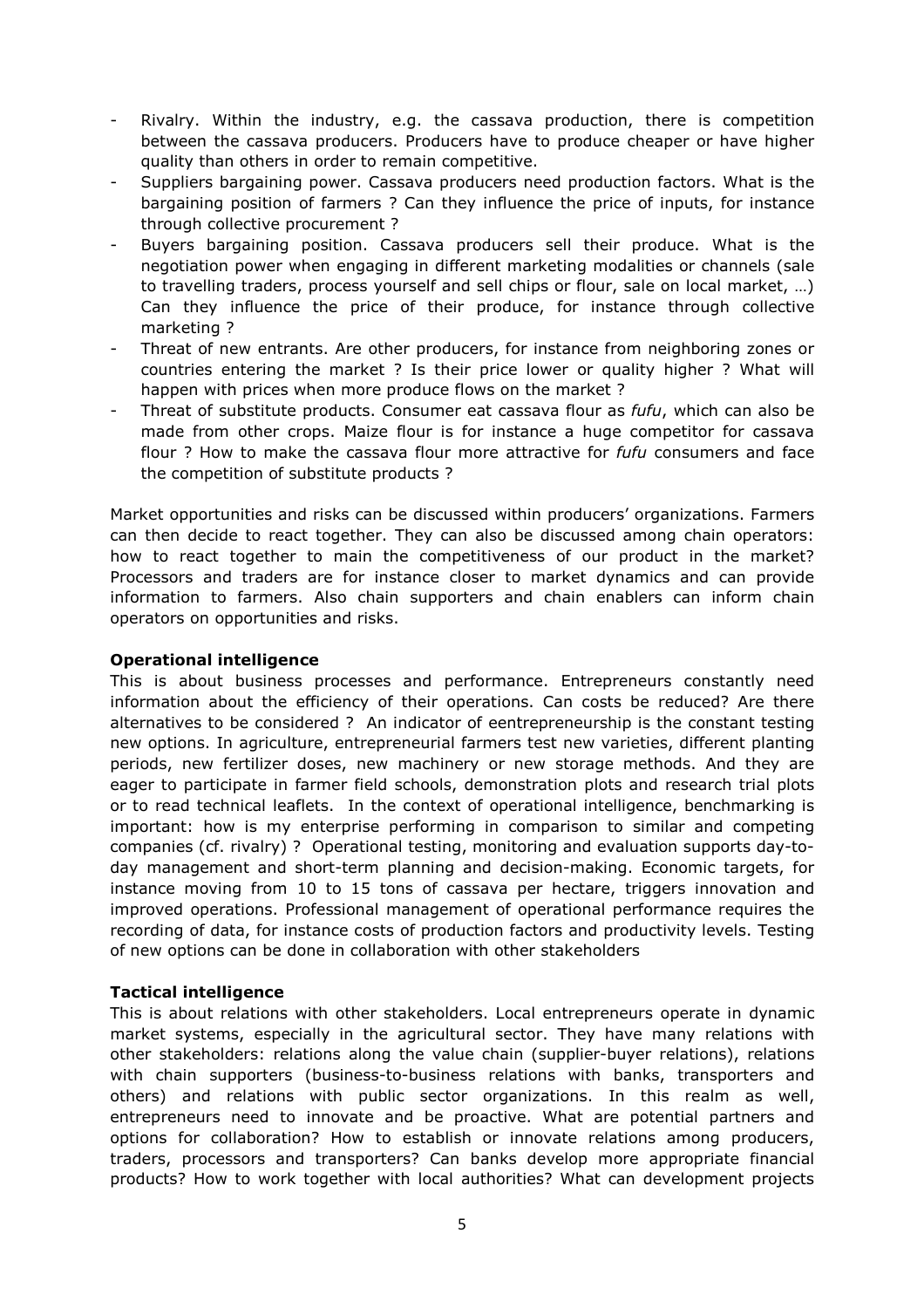offer? Tactical intelligence thus relates to the positioning of the enterprise in a multistakeholder context. It is especially important for maintaining and forming useful alliances and for developing competitive value chains and agribusiness clusters.

To develop profitable alliances and collaboration, it is important to understand the interests and motivations of the 'others'. Especially farmers often have difficulties to understand the functions and realities of traders, processors, financial institutions, local governments (to name but a few).

#### **Strategic intelligence**

This is about the policy environment and business climate. Entrepreneurs must constantly be aware of what is happening in the external environment. What are the relevant laws, policies and regulations, and are they changing ? What are the tax regulations ? What are industry standards and how are these evolving? Are there possibilities for harnessing external support? Answers to these kinds of questions nurture strategic intelligence, which allows enterprises to jump on opportunities and protect their business ventures from threats. Strategic M&E generally has a medium to long-term perspective.

## *1.5. Analyzing the case of Kalisa and Mukesha*

The case of Kalisa and Mukesha at the beginning of this chapter showed that rural entrepreneurs, in this case a family farm enterprise, constantly face different, and often unexpected, situations. And it comes out clearly that navigating business is highly context-specific and that market, operational, tactical and strategic questions are closely related when making agribusiness management decisions.

Let's therefore have a closer look of the information that Kalisa and Mukesha are using and what they are not using, and how it relates to their entrepreneurial decisions. The table on the next two pages reproduces the results of the analysis that 12 agribusiness coaches from Rwanda, Burundi and DRC made during a training on navigating business in Huye (October 2010).

Looking at the outcomes of the exercise, several issues come out clearly:

- The list of information that is used is long. This means that farmers are already dealing with a lot of information, even if it is in an informal manner.
- There are a lot of decisions to be made. Household composition, family needs, resource endowment and livelihood conditions strongly influence decisions. Small farmers do not take purely economic conditions, but (have to) take social considerations into account (school fees, illness, life cycle ceremonies, …).
- Policy decisions and developments and uncertainties in the external development have a big impact on household level decision making
- Market, operational, tactical and strategic intelligence must be combined.

The list of missing information (as identified by the participants in the navigating business training) is also long. This means that farmers need to professionalize and collect and analyze data for informed decision making, taking calculated risks, improving efficiency and reduce costs, develop products and markets, collaborate with other stakeholders and, ultimately, have more benefits. In the next chapter, we'll have a closer look to the information needs of cassava farmers and cooperatives.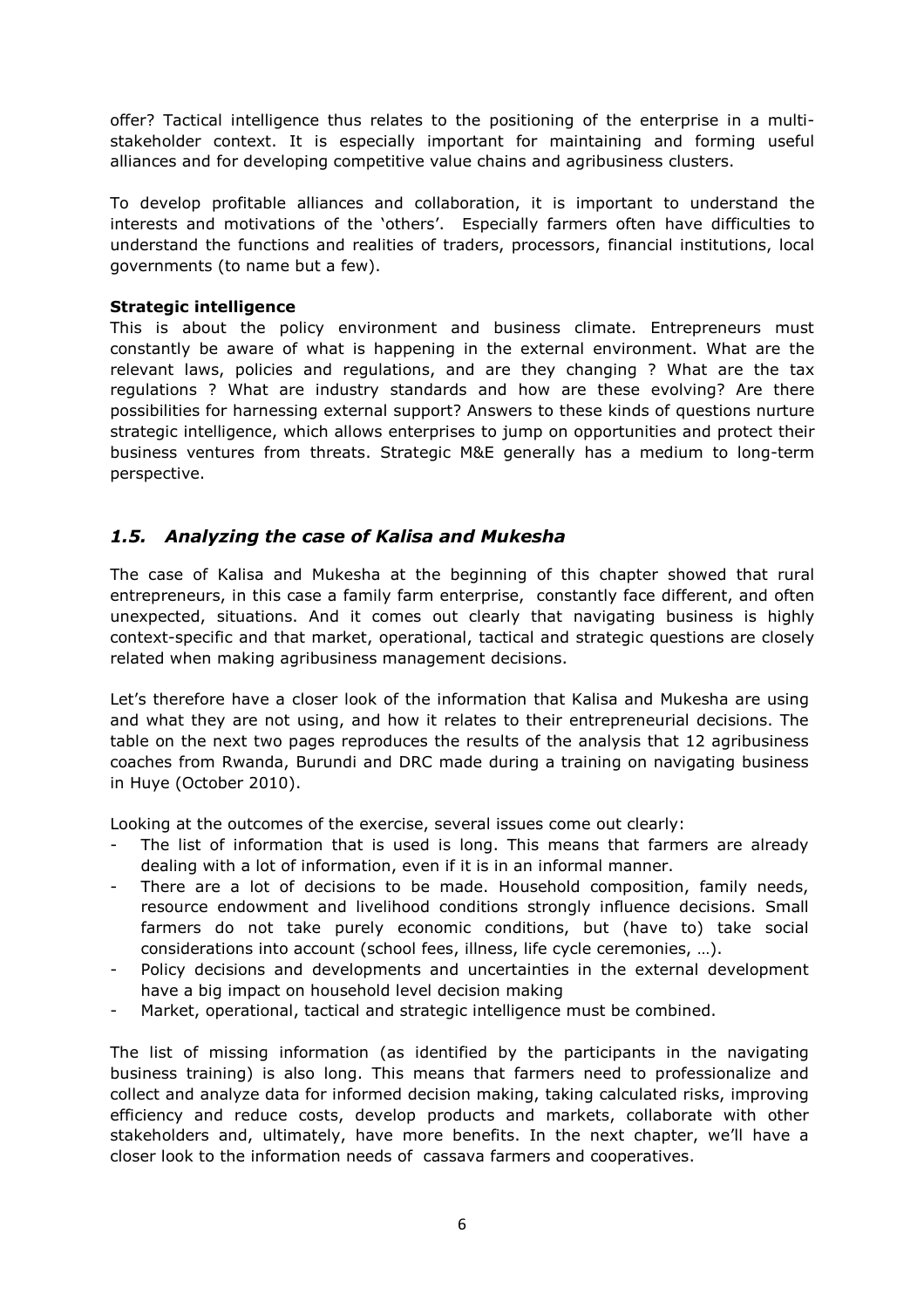| Table 1: Analysis of Kalisa and Mukesha case (Huye, October 2010) |  |  |  |  |
|-------------------------------------------------------------------|--|--|--|--|
|-------------------------------------------------------------------|--|--|--|--|

| <b>Information used</b>      |                            | <b>Missing information</b>                           | <b>Entrepreneurial decision</b>                          |  | <b>Types of</b>             |
|------------------------------|----------------------------|------------------------------------------------------|----------------------------------------------------------|--|-----------------------------|
|                              |                            |                                                      |                                                          |  | competitive<br>intelligence |
| $\blacksquare$               | Size of household: 7       | Production and<br>$\bar{\phantom{a}}$                | $\equiv$                                                 |  |                             |
|                              |                            |                                                      | Intensify ? Specialize ?                                 |  | Operational                 |
|                              | persons                    | profitability of                                     | Land consolidation ?<br>$\overline{\phantom{a}}$         |  |                             |
|                              | Size of holding: $<$ 1 ha  | dairy cow?                                           | Use of family labour ?<br>$\blacksquare$                 |  |                             |
|                              |                            | Crop-livestock<br>$\qquad \qquad \blacksquare$       | Combining crop and livestock<br>$\overline{\phantom{a}}$ |  |                             |
|                              |                            | integration?                                         | production ?                                             |  |                             |
|                              | Kalisa is member of        | Functioning of<br>$\overline{\phantom{a}}$           | Staying member or not?<br>$\overline{\phantom{a}}$       |  | Tactical                    |
|                              | cooperative                | cooperative ?                                        | Exploring if cooperative can<br>$\blacksquare$           |  |                             |
| $\qquad \qquad \blacksquare$ | He paid membership         | Service provision<br>$\overline{\phantom{a}}$        | really provide services ?                                |  |                             |
|                              | fees for 3 years, but is   | and benefits?                                        |                                                          |  |                             |
|                              | not satisfied with         | Do farmers have                                      |                                                          |  |                             |
|                              | received services          | to be a member of                                    |                                                          |  |                             |
|                              |                            | a cooperative?                                       |                                                          |  |                             |
|                              |                            |                                                      |                                                          |  |                             |
|                              | Production per season      | No information on<br>$\overline{\phantom{a}}$        | Combine crop livestock<br>$\blacksquare$                 |  | Operational                 |
|                              | 10 tons of potatoes        | milk production,                                     | production?                                              |  |                             |
|                              | 2,5 tons of maize          | nor on land use for                                  | Zero grazing, fodder                                     |  |                             |
|                              |                            | livestock                                            | production, animal feed ?                                |  |                             |
| $\blacksquare$               | Kalisa family has two      | $\blacksquare$<br>Prioritization of                  | $\equiv$<br>Do the means of the family                   |  | Operational                 |
|                              | major goals: house in      | qoals?                                               | allow to realize the                                     |  |                             |
|                              | Mudugudu and sending       | Costs and<br>$\overline{\phantom{a}}$                | (ambitious) goals ?                                      |  |                             |
|                              | eldest son to High         | alternatives for                                     | What are the risks if                                    |  |                             |
|                              | School                     | investments?                                         | expenditures are beyond                                  |  |                             |
|                              |                            |                                                      | financial capacities ?                                   |  |                             |
|                              |                            |                                                      | $\overline{\phantom{a}}$                                 |  |                             |
|                              |                            |                                                      | Sequencing priority                                      |  |                             |
|                              |                            |                                                      | investments ?                                            |  |                             |
|                              |                            |                                                      | Less expensive alternatives                              |  |                             |
|                              |                            |                                                      | for schooling of eldest son ?                            |  |                             |
|                              | Kalisa received informa-   | Size of loan,<br>$\blacksquare$                      | Kalisa has bought a dairy cow<br>$\sim$                  |  | Operational                 |
|                              | tion on dairy cow loan     | interest rate, and                                   |                                                          |  | and tactical                |
|                              | facility of popular bank   | reimbursement                                        |                                                          |  |                             |
|                              |                            | period not known                                     |                                                          |  |                             |
|                              | Conditioned subsidy on     |                                                      | Participate in land<br>$\equiv$                          |  | Strategic                   |
|                              | fertilizer : to be used on |                                                      | consolidation and grow maize                             |  |                             |
|                              | maize and wheat (not       |                                                      | for maize mills with                                     |  |                             |
|                              | on other crops)            |                                                      | subsidized fertilizer and                                |  |                             |
|                              | Land consolidation         |                                                      | seeds?                                                   |  |                             |
|                              |                            |                                                      | Using (maize) fertilizer on                              |  |                             |
|                              |                            |                                                      | potatoes (not allowed) ?                                 |  |                             |
|                              | Fertilizer seems more      |                                                      | Use subsidized fertilizer on                             |  |                             |
|                              |                            | Is it still profitable<br>$\Box$                     | $\blacksquare$                                           |  | Strategic and               |
|                              | profitable on potatoes     | with non-                                            | potatoes (not allowed) ?                                 |  | operational                 |
|                              |                            | subsidized                                           | Buy non-subsidized fertilizer                            |  |                             |
|                              |                            | fertilizer?                                          | for normal market price?                                 |  |                             |
|                              | Hybrid maize takes long    | $\Box$<br>Early maturing                             | Kalisa decided to grow hybrid<br>$\blacksquare$          |  | Operational                 |
|                              | in the field (Oct-May)     | maize and its                                        | maize, but now questions it:                             |  | and strategic               |
| $\qquad \qquad \blacksquare$ | Extends into next          | productivity/                                        | Early maturing varieties ?                               |  |                             |
|                              | growing season,            | profitability?                                       | Lobby-advocacy to grow                                   |  |                             |
|                              | inhibiting rotation and    | <b>Rotation schemes?</b><br>$\overline{\phantom{m}}$ | maize in second season?                                  |  |                             |
|                              | potato production          |                                                      | Rotation schemes ?<br>$\blacksquare$                     |  |                             |
|                              | Price of fresh maize is    | Does government<br>$\blacksquare$                    | 'Illegal' sale of fresh maize to<br>$\blacksquare$       |  | Market,                     |
|                              | 80 FRW per ear             | fix maize prices,                                    | existing consumer markets ?                              |  | operational                 |
|                              | One kg of dried maize is   | is that part of                                      | Growing maize for maize mill?<br>$\blacksquare$          |  | and strategic               |
|                              | 150 Frw; You need 5        | promotion                                            |                                                          |  |                             |
|                              | cobs for one kg of dried   | strategy?                                            |                                                          |  |                             |
|                              |                            |                                                      |                                                          |  |                             |
|                              | maize, e.g. one ear        |                                                      |                                                          |  |                             |
|                              | procures 30 Frw            |                                                      |                                                          |  |                             |
|                              | (Directive: forbidden to   |                                                      |                                                          |  |                             |
|                              | sell fresh maize)          |                                                      |                                                          |  |                             |
|                              | Kalisa and Mukesha         |                                                      | Informing about best<br>$\blacksquare$                   |  | Operational                 |
|                              | want to improve            |                                                      | agricultural practices                                   |  | and tactical                |
|                              | productivity               |                                                      | Testing different alternatives                           |  |                             |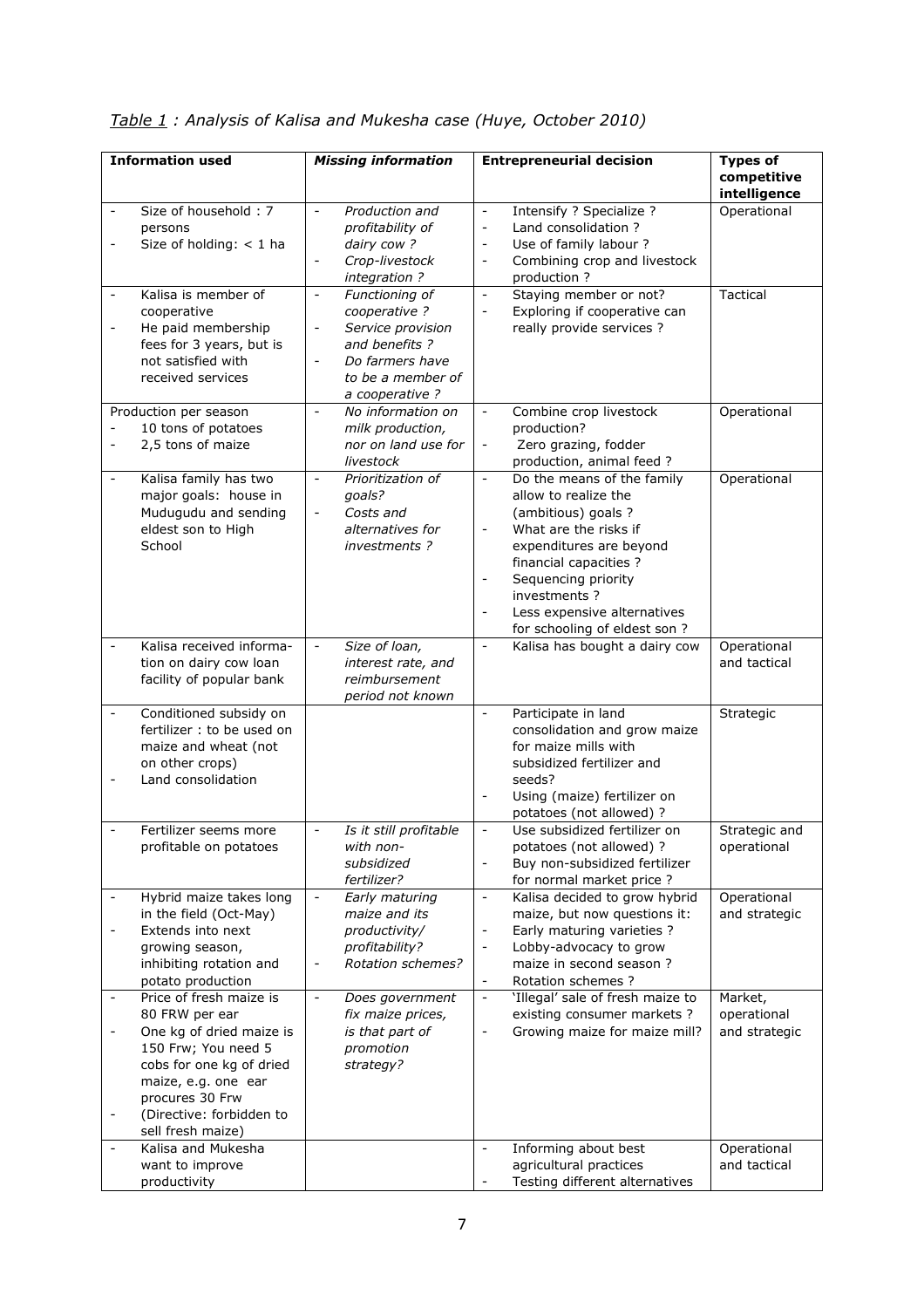| <b>Information used</b>  |                           | <b>Missing information</b>                      | <b>Entrepreneurial decision</b>                           | <b>Types of</b> |
|--------------------------|---------------------------|-------------------------------------------------|-----------------------------------------------------------|-----------------|
|                          |                           |                                                 |                                                           | competitive     |
|                          |                           |                                                 |                                                           | intelligence    |
| $\overline{\phantom{a}}$ | Supply contract of        | Kalisa does not<br>$\omega$                     | Getting information on<br>$\sim$                          | <b>Tactical</b> |
|                          | cooperative with maize    | know the terms of                               | contract contents and                                     |                 |
|                          | mill                      | the contract                                    | conditions                                                |                 |
|                          |                           |                                                 | (Through cooperative)                                     |                 |
|                          |                           |                                                 | negotiate contract terms                                  |                 |
|                          |                           |                                                 | (price, flexibility, payment                              |                 |
|                          |                           |                                                 | conditions)                                               |                 |
|                          | Competition from          | Production costs of<br>$\overline{\phantom{a}}$ | Reduce production costs in<br>$\blacksquare$              | Operational     |
|                          | Uganda. Last season,      | Kalisa                                          | order to face competition                                 | and market      |
|                          | dried maize was sold for  | Production costs<br>$\overline{\phantom{a}}$    | from Uganda                                               |                 |
|                          | less than 100 Frw         | Uganda                                          |                                                           |                 |
|                          | There is a new local MFI  | Financial products<br>$\overline{\phantom{a}}$  | Look for information on<br>$\overline{\phantom{a}}$       | Tactical        |
|                          | (Umurenge SACCO)          | and conditions are                              | Umurenge SACCO (conditions                                |                 |
|                          |                           | not clear                                       | $etc.$ )                                                  |                 |
|                          | Kalisa has heard that     |                                                 | Illegal) sale of fresh maize?<br>$\overline{\phantom{a}}$ | Market and      |
|                          | the youth centre and      |                                                 | Dealing with traders and<br>$\overline{\phantom{a}}$      | tactical        |
|                          | Kigali town are best      |                                                 | intermediaries?                                           |                 |
|                          | markets for fresh maize   |                                                 |                                                           |                 |
|                          | Government directives :   | Kalisa does not<br>$\sim$                       | Compliance or non-<br>$\blacksquare$                      | Strategic       |
|                          | Sale of dried maize to    | know the risks of                               | compliance with directives                                |                 |
|                          | maize mills (ban on sale  | non-compliance                                  | Selective choice of interesting<br>$\blacksquare$         |                 |
|                          | of fresh maize)           | with government                                 | elements in set of directives                             |                 |
| $\overline{\phantom{a}}$ | Subsidized fertilizer is  | directives                                      | Non-farm activities ?<br>$\blacksquare$                   |                 |
|                          | for selected crops        |                                                 |                                                           |                 |
|                          | Land consolidation        |                                                 |                                                           |                 |
| $\blacksquare$           | Participation / member -  |                                                 |                                                           |                 |
|                          | ship of cooperatives and  |                                                 |                                                           |                 |
|                          | Umurenge SACCO            |                                                 |                                                           |                 |
|                          | encouraged                |                                                 |                                                           |                 |
| $\Box$                   | Availability of seeds for |                                                 | Mukesha to grow climbing<br>$\blacksquare$                | Market,         |
|                          | climbing beans at ISAR    |                                                 | beans?                                                    | operational     |
|                          | research station          |                                                 | Testing new climbing bean<br>$\overline{\phantom{a}}$     | and tactical    |
| $\overline{\phantom{a}}$ | Climbing beans easily     |                                                 | varieties and comparing with                              |                 |
|                          | sell at local market      |                                                 | other crops?                                              |                 |
| $\overline{a}$           | Potatoes more profitable  |                                                 | Specialize on potatoes ?<br>$\equiv$                      | Operational     |
|                          | than maize                |                                                 | Rotation with beans and other<br>$\overline{\phantom{a}}$ |                 |
|                          |                           |                                                 | crops ?                                                   |                 |
|                          | Financial institutions    | Loan duration and<br>$\overline{\phantom{a}}$   | Solidarity collateral through<br>$\blacksquare$           | Tactical        |
|                          | available to borrow       | interest rate                                   | cooperative ?                                             |                 |
|                          | money                     |                                                 |                                                           |                 |
|                          | Conditions of bank to     |                                                 |                                                           |                 |
|                          | fulfill (collateral)      |                                                 |                                                           |                 |
|                          | Long procedures           |                                                 |                                                           |                 |
|                          | Observations:             | Market prospection<br>$\overline{\phantom{a}}$  | Reasoning production<br>$\blacksquare$                    | Market and      |
|                          | Kalisa looks for market   | (partially done)                                | decisions from market                                     | strategic       |
|                          | opportunities when        |                                                 | demand (is it possible in the                             |                 |
|                          | production is available   |                                                 | specific context) ?                                       |                 |
|                          | Government directives     |                                                 | Explore profitability of selling                          |                 |
|                          | influence marketing       |                                                 | dried maize: can conditions                               |                 |
|                          | options                   |                                                 | be reviewed ? Can production                              |                 |
|                          |                           |                                                 | cost be reduced ? Can quality                             |                 |
|                          |                           |                                                 | be improved?                                              |                 |
|                          | There is an urgent        |                                                 | Knock on the door of                                      | Tactical        |
|                          | payment to be done:       |                                                 | cooperatives, saving and                                  |                 |
|                          | 80.000 Frw for school     |                                                 | credit association, local                                 |                 |
|                          | fees before next Monday   |                                                 | authorities ?                                             |                 |
|                          |                           |                                                 | « Crédit express « ?                                      |                 |
|                          |                           |                                                 | Negotiate payment conditions                              |                 |
|                          |                           |                                                 | of school fees ?                                          |                 |
|                          |                           |                                                 | Not sending son to secondary<br>$\overline{\phantom{a}}$  |                 |
|                          |                           |                                                 | school ?                                                  |                 |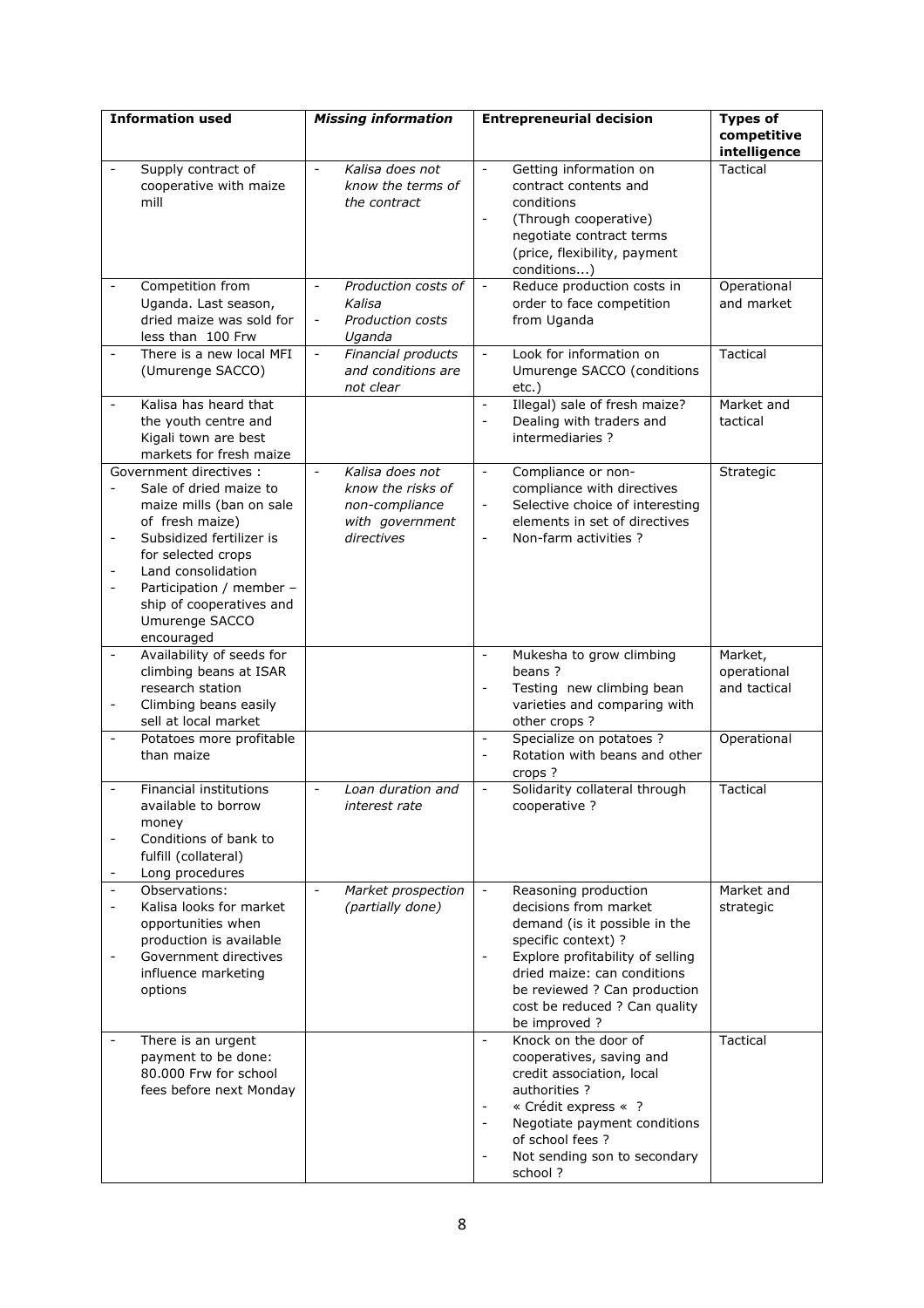# **2. Information needs of cassava farmers and cooperatives**

## *2.1. Debriefing workshop on ISAE survey results*

According to a detailed research protocol, students of the Higher Institute for Agriculture and Livestock (ISAE) did a survey among 36 cassava cooperatives and 179 cassava farmers. The sample of 36 cassava cooperatives was spread over three cassava producing provinces (South, East and West). After their field work, the students wrote their research theses successfully defended their thesis at ISAE.

In December 2009, ISAE and WUR-CDI organized a debriefing workshop at ISAE headquarters for all cooperatives that were involved in the survey. More than 80% of the cooperatives responded to the invitation, which is a high score since some had to come from far. The workshop proved to be the first time that so many cassava cooperatives from all over the country met.

The students systematically prepared 4 flipcharts per cooperative for communicating their results. Representatives of the cooperatives could take these sheets with them for debriefing to other members of the cooperatives.

The ISAE survey covered many subjects: basic data on the cooperatives, farmer life histories, access to factor markets, access to produce markets and information management modalities. The article 'Go for information, it won't come to you' presents the survey results on this latter subject (article 5.2). It extensively reports on technical and economic information sources and needs and current information management practices. It strongly comes out that cassava farmers and cooperatives are only very partially 'navigating their business'. This applies for operational and technical issues (cultivated area, use of seeds and fertilizers, …), and even more so for market and economic issues (productivity, production costs, cost-benefit analysis, ….). It also comes out clearly that farmers and cooperatives are also not very pro-active in the collection of information.

## *2.2. Identified information needs of cassava farmers and cooperatives*

After the general student debriefing, the workshop continued. It was decided to further explore the use of economic information for navigating cooperative business. The workshop facilitators asked 8 basic questions, of which 5 focused on individual farmers, and 3 on cooperatives. The cooperative representatives worked in groups and exchanged views.

The tables on the next page summarize the findings in key words. Each table has three columns. The first column indicates the basic questions the facilitators asked. The second column summarizes the answers of the working groups and the third column indicates the identified information needs.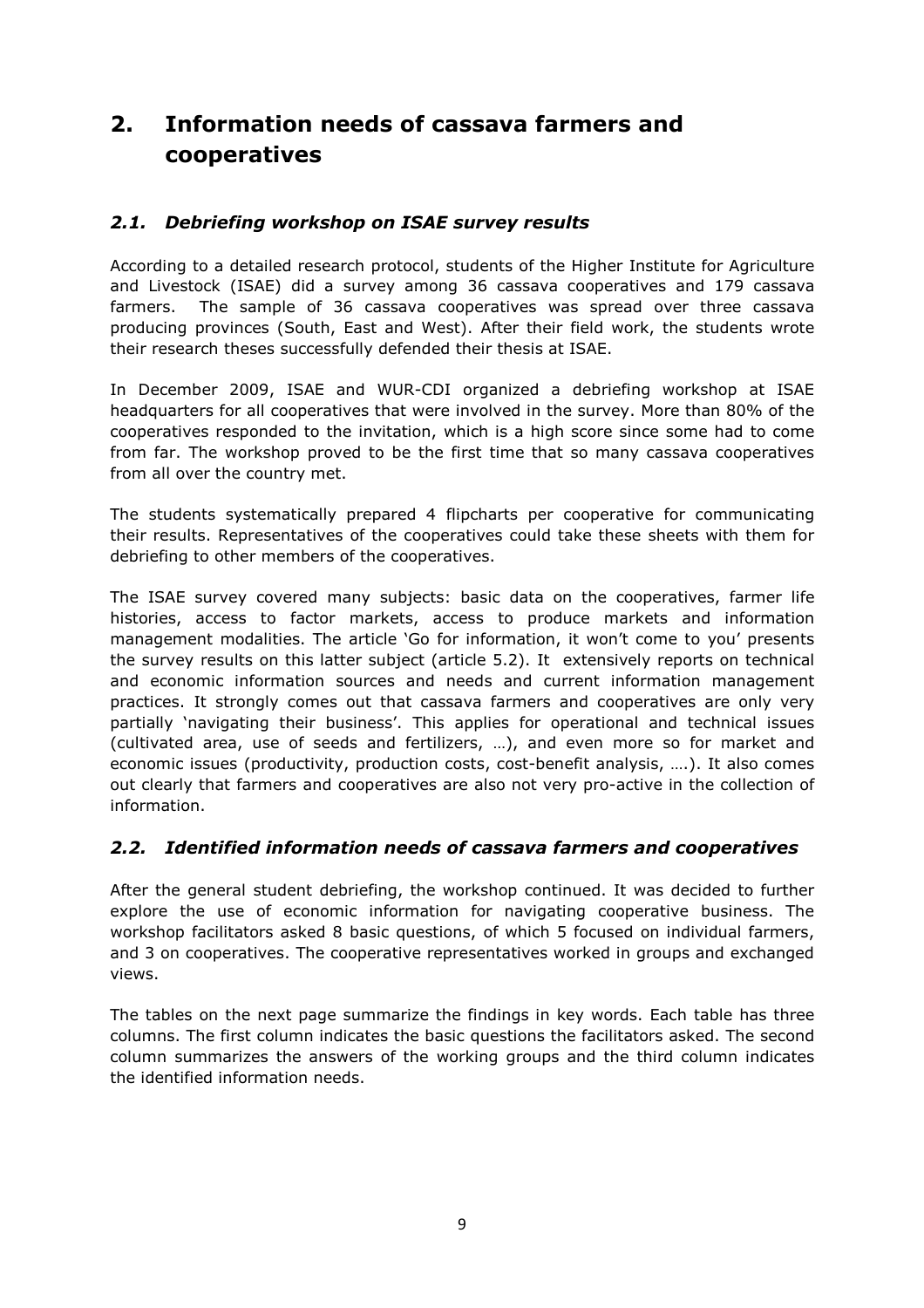#### **Information needs of cassava farmers**

In our view, the condensed overview of workshop results summarize very well the types of information entrepreneurial cassava farmers should have and handle. The identified information needs relate most to operational and market intelligence, but indirectly imply relating with others and operating in the policy and business environment.

Participatory identification of these information needs is a first step for investing in the strengthening of entrepreneurial capacities.

| Questions    | <b>Answers</b>                                    | <b>Identified information needs</b>                                         |
|--------------|---------------------------------------------------|-----------------------------------------------------------------------------|
| Why do you   | Food<br>$\overline{\phantom{a}}$                  | Knowing production                                                          |
| farm?        | Income/profit<br>$\overline{\phantom{a}}$         | Planning of production                                                      |
| When can you | Surplus<br>$\overline{\phantom{a}}$               | Knowing what can be sold                                                    |
| sell?        | Quality<br>$\overline{\phantom{a}}$               | Knowing what quality buyers want                                            |
|              | Market<br>$\overline{\phantom{a}}$                | Knowing what volume and quality market<br>requires                          |
| When do you  | Produce more per land<br>$\overline{\phantom{a}}$ | Knowing productivity per land unit (kg/ha /<br>$\blacksquare$               |
| produce      | unit                                              | kg/beehive)                                                                 |
| more?        | Good agricultural<br>$\overline{\phantom{a}}$     | Having up-to-date technical information on best<br>$\overline{\phantom{a}}$ |
|              | practices                                         | practices                                                                   |
|              | Quality Seeds<br>$\overline{\phantom{a}}$         | Knowing and testing varieties                                               |
|              | Inputs                                            | Knowing and testing inputs                                                  |
|              | Credit                                            | Having data for supporting loan request (need                               |
|              |                                                   | to convince banker with reliable data)                                      |
| When do you  | Costs                                             | Knowing the cost of production                                              |
| make a       | Price<br>$\overline{\phantom{0}}$                 | Calculating profit (cost-benefit analysis)                                  |
| profit?      |                                                   |                                                                             |
| When do you  | Timing of production<br>$\overline{\phantom{a}}$  | Knowing when to produce<br>$\overline{\phantom{a}}$                         |
| get a good   | Quality<br>$\overline{\phantom{a}}$               | Knowing what to produce<br>$\overline{\phantom{a}}$                         |
| price?       | Store and sell later<br>$\overline{\phantom{a}}$  | Knowing options, costs and risks of storage<br>$\overline{\phantom{a}}$     |
|              | Processing<br>$\overline{\phantom{a}}$            | Knowing options, costs and risks of processing<br>$\overline{\phantom{a}}$  |
|              | Bargaining<br>$\qquad \qquad -$                   | Knowing market prices and market fluctuations                               |

*Table 2 : Identified information needs of cassava farmers* 

#### **Information needs of cassava cooperatives**

Cassava cooperatives operate at a different level and must focus on service provision to their associated farmer members. The identified information needs are also an agenda for action for strengthening the entrepreneurial capacities of cassava cooperatives. It is remarkable that the identified information needs relate most to tactical intelligence and also to market and strategic intelligence. Operational intelligence in the sense of farming practices does not appear. Cooperative 'operations' relate most to the internal governance and communication.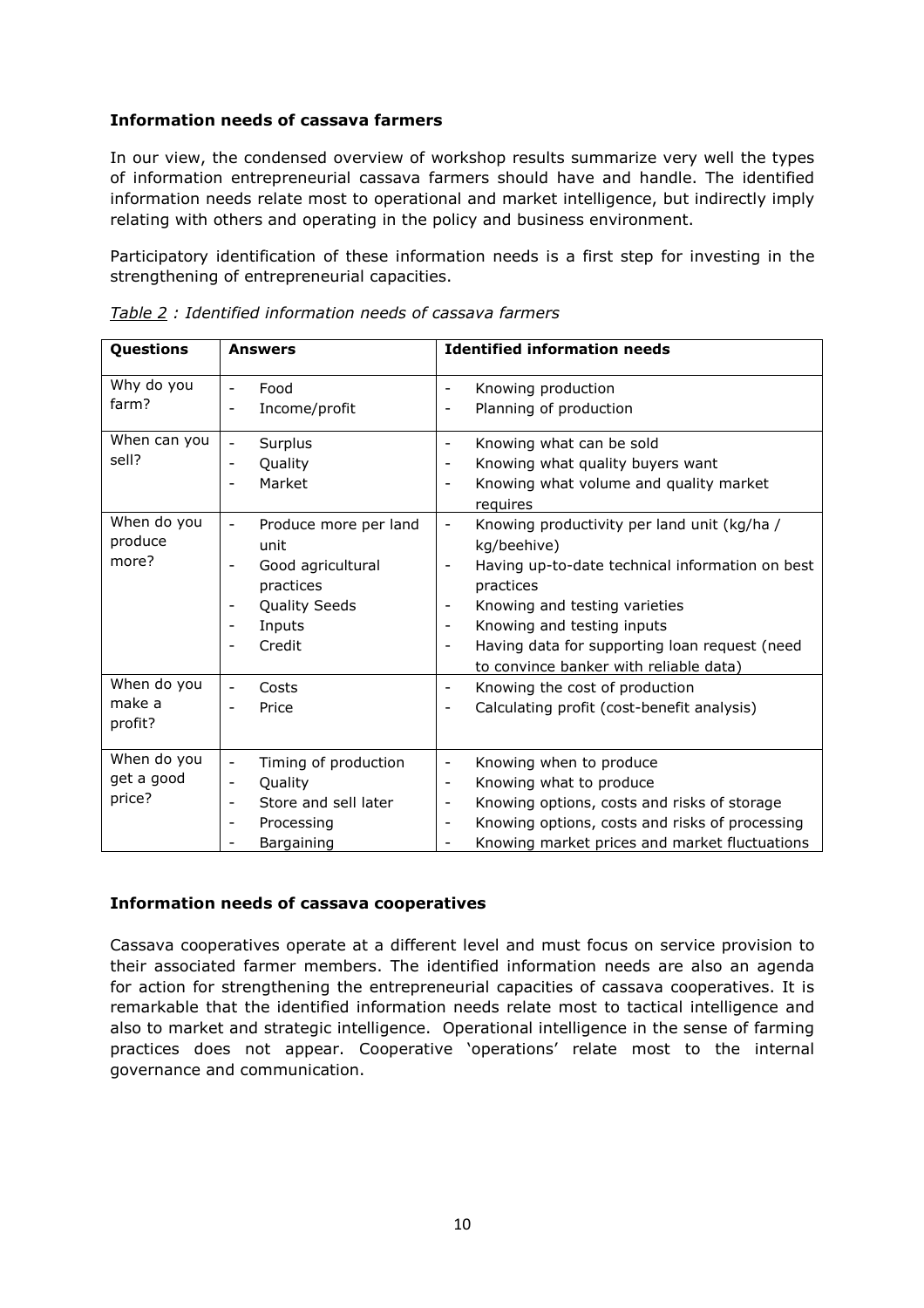| Questions                                        | <b>Answers</b>                                                                                                                                                                                                                                                                       | <b>Identified information needs</b>                                                                                                                                                                                                                                                                                                                                    |
|--------------------------------------------------|--------------------------------------------------------------------------------------------------------------------------------------------------------------------------------------------------------------------------------------------------------------------------------------|------------------------------------------------------------------------------------------------------------------------------------------------------------------------------------------------------------------------------------------------------------------------------------------------------------------------------------------------------------------------|
| What can a<br>cooperative<br>do for a<br>farmer? | Access to inputs<br>$\overline{\phantom{a}}$<br>Access to credit<br>$\overline{\phantom{a}}$<br>Collective marketing<br>$\overline{\phantom{a}}$<br>Defending interests<br>$\overline{\phantom{a}}$                                                                                  | Knowing the needs for inputs of members and<br>knowing the sellers and prices of inputs<br>Knowing lending conditions of banks and IMF's<br>$\overline{\phantom{a}}$<br>Knowing surplus of members and timely relate<br>$\overline{\phantom{a}}$<br>it to market demand<br>Knowing concerns of (different groups of)<br>$\overline{\phantom{a}}$<br>members            |
| What makes a<br>cooperative<br>effective?        | Member consultation<br>$\blacksquare$<br>and participation<br>Good governance<br>$\overline{\phantom{a}}$<br>Financial management<br>$\overline{\phantom{a}}$<br>Collaboration with<br>$\overline{\phantom{a}}$<br>others<br>Good services to<br>$\overline{\phantom{a}}$<br>members | Knowing characteristics of members<br>$\overline{\phantom{a}}$<br>Assessing governance practices<br>$\overline{\phantom{a}}$<br>Registering and analyzing financial data<br>$\overline{\phantom{a}}$<br>Knowing opportunities of working together with<br>$\overline{\phantom{a}}$<br>other organizations<br>Assessing member satisfaction<br>$\overline{\phantom{a}}$ |
| What makes a<br>cooperative<br>smart?            | Innovation<br>$\overline{\phantom{a}}$<br>Specialization<br>$\overline{\phantom{a}}$<br>Competitiveness<br>$\qquad \qquad -$<br>Up-to-standard<br>$\overline{\phantom{a}}$<br>Harnessing<br>$\overline{\phantom{a}}$<br>opportunities                                                | Testing new things<br>٠<br>Being more performing than others (higher<br>productivity, lower price, better quality)<br>Knowing competitors and markets<br>$\overline{\phantom{a}}$<br>Knowing laws and regulations, standards<br>$\overline{\phantom{a}}$<br>Knowing agricultural development initiatives of<br>government, donor programs and NGO projects             |

*Table 3 : Identified information needs of cassava cooperatives* 

## *2.3. The need to improve capacities to navigate business*

People like Kalisa and Mukesha are farmers – rural entrepreneurs – that try to balance farming for food and farming for markets, in order to get a better standard of living. They try to increase the productivity and efficiency of their agribusiness (the farm) and earn better incomes.

This also applies for the 700.000 cassava farmers of Rwanda. These are also small entrepreneurs operating on different markets and taking production and marketing risks. ISAE survey results make it very clear that the capacities for navigating business and competitive intelligence are rather weakly developed. So the big conclusion is that small farmers are entrepreneurs by definition, but they aren't really in practice. Their entrepreneurial capacities are weak, meaning that farmers' efforts of improving livelihoods through agro-economic activities are not always that successful.

Many Government, donor or NGO-funded development projects and programs aim to support rural farmers to climb out of poverty. According to our analysis, this would imply that these projects and programs should invest in strengthening capacities to navigate business and improving competitive intelligence.

That's why in the next chapter we turn to an analysis of the differences between (agri)business management and project management.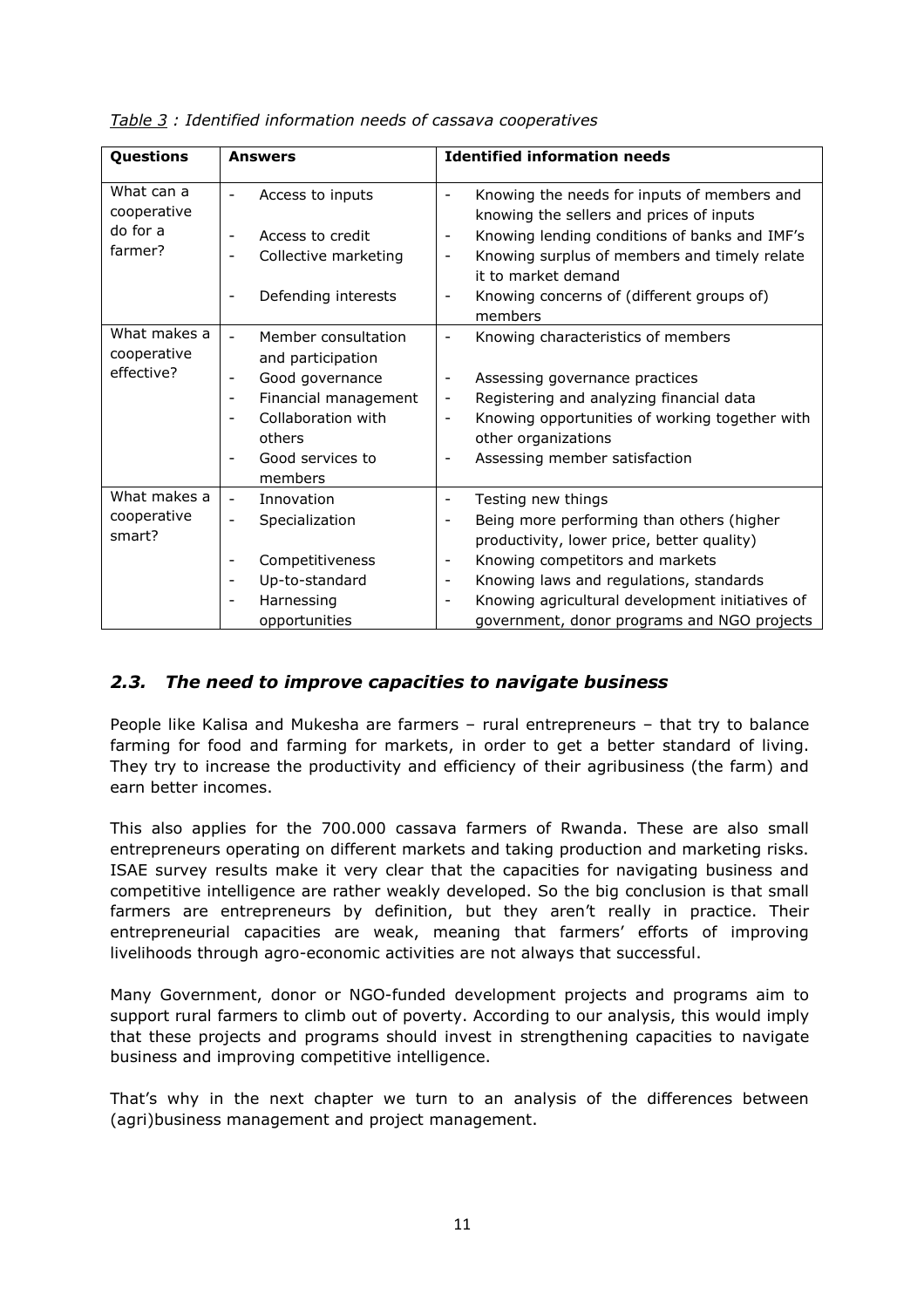# **3. The differences between project and business management**

## *3.1. Project and business management: fundamentally different*

### **Project management**

How do development projects operate? Normally, a project document is the starting point. It indicates output, outcomes and impact that are to be obtained, and the activities that lead to them. This generally described according to a logical framework. The budget enumerates planned expenditures. Project managers who are responsible for implementation develop operational plans, define implementation modalities and recruit project staff. Donors expect that by the end of the project the budget is spent and goals are attained. During the implementation process, project management has the obligation to regularly report to the donor. Project teams therefore develop project monitoring and evaluation systems and collect information on the indicators set out in the project document. M&E costs are part of the project budget.

#### **Agribusiness management**

Managing agribusiness is a different story. Entrepreneurs start off with business ideas and initiatives. They mobilize their own funds or take bank loans to achieve their economic objectives. Over the years, turnover and profits are expected to grow. The information needs of agribusiness enterprises are multiple and evolve as the business unfolds. Monitoring and evaluation is an expenditure that needs to be earned back. This does not mean that entrepreneurs (both large and small) do not invest in M&E - they do, although sometimes with very limited means. Through 'light', flexible and generally informal M&E systems, they keep track of activities, earnings and expenditures, and identify opportunities and risks.

The figure visualizes the fundamental difference between project and agribusiness management: projects start with an approved budget that is spent during the project duration. Agribusiness ventures start small with the initial capital of entrepreneurs, with the aim to make profit and increase turnover.

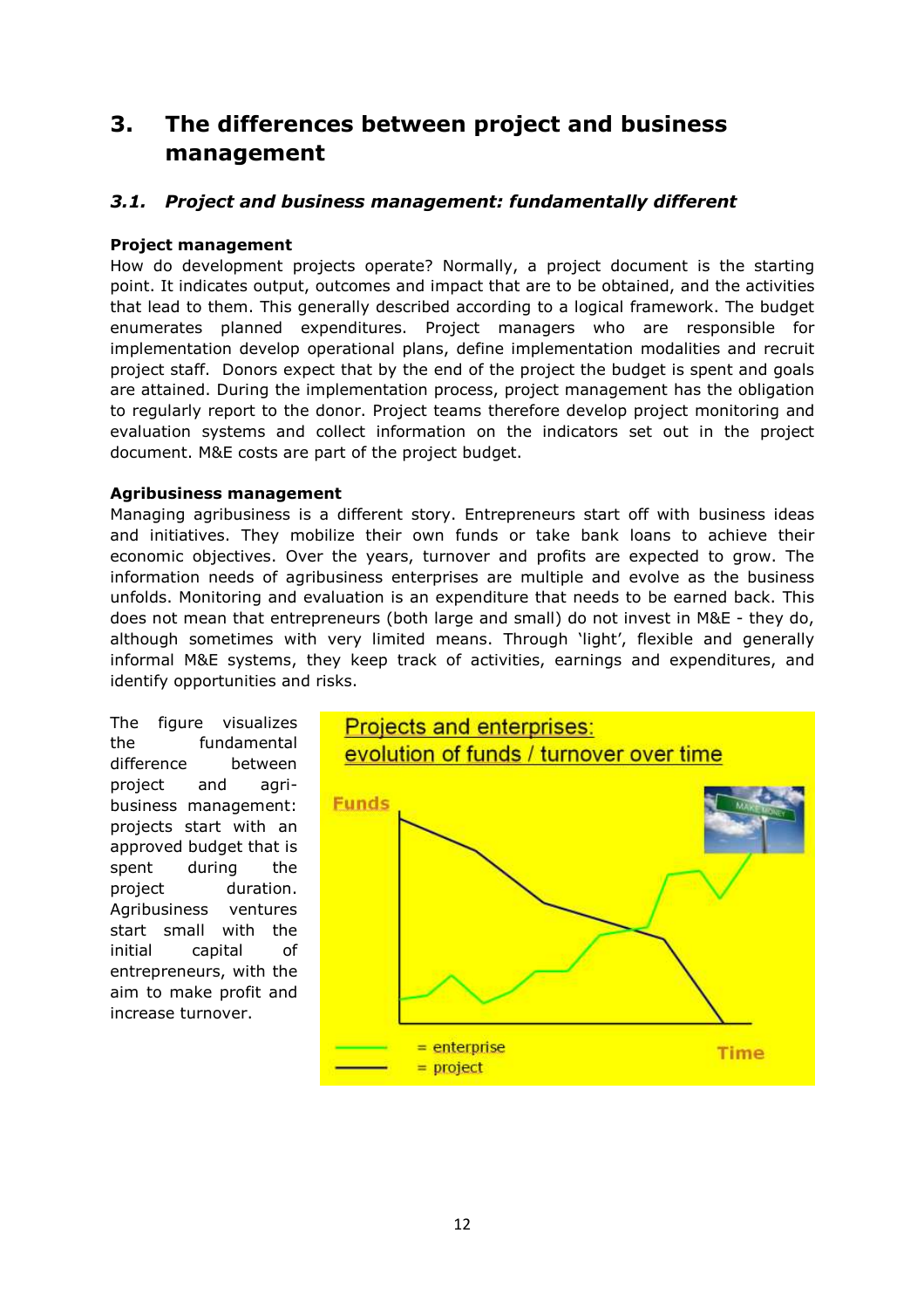### **Joint objectives, but large differences**

Both small farmers and development projects aim at food security, higher incomes and secured and sustainable livelihoods. Although the aims are the same, the process of managing an agribusiness is quite different from managing a development project. Local entrepreneurs have different information needs than project managers. And monitoring and evaluation of development projects (project M&E) fundamentally differ from monitoring and evaluation of agribusiness ventures (entrepreneurial M&E).

The table below summarizes the major differences between project and entrepreneurial M&E.

| <b>Parameters</b>                                  | <b>Project management</b>                                                                                                                                                                                                                | <b>Agribusiness management</b>                                                                                                                                                                                                                                                                                                                                                            |
|----------------------------------------------------|------------------------------------------------------------------------------------------------------------------------------------------------------------------------------------------------------------------------------------------|-------------------------------------------------------------------------------------------------------------------------------------------------------------------------------------------------------------------------------------------------------------------------------------------------------------------------------------------------------------------------------------------|
| Sources of<br>funding                              | External funds ('cold<br>money').                                                                                                                                                                                                        | Own funds and/or bank loans ('hot<br>money').                                                                                                                                                                                                                                                                                                                                             |
| Goals                                              | Public good, typically poverty<br>$\overline{\phantom{a}}$<br>reduction                                                                                                                                                                  | Benefits for enterprise: profit,<br>$\frac{1}{2}$<br>competitiveness                                                                                                                                                                                                                                                                                                                      |
| Indicators                                         | M&E indicators in project<br>$\frac{1}{2}$<br>document (log-frame)                                                                                                                                                                       | M&E mostly informal (small<br>$\overline{\phantom{a}}$<br>entrepreneurs).<br>M&E indicators in business plans,<br>$\overline{a}$<br>to convince banks and inform<br>business partners                                                                                                                                                                                                     |
| Planning<br>and<br>implement-<br>tation<br>process | Annual activity plans based<br>$\blacksquare$<br>on project document,<br>Time-consuming planning<br>$\qquad \qquad \blacksquare$<br>and budgeting process<br>Implementation of activities<br>$\qquad \qquad \blacksquare$<br>quite rigid | Generally 'light' planning<br>$\overline{\phantom{a}}$<br>documents (if any)<br>Incremental investment and<br>$\overline{a}$<br>adaptive decision-making<br>Implementation reacts on<br>$\overline{\phantom{a}}$<br>operational performance, market<br>constraints opportunities and<br>competition, possibilities for<br>collaboration and changes in<br>policy and business environment |
| Motivation<br>for M&E and<br>learning              | Upward accountability to<br>$\overline{\phantom{a}}$<br>funding agency<br>Learning focused on project<br>staff and project<br>implementation                                                                                             | Accountability to management,<br>$\overline{a}$<br>shareholders or members, and<br>business partners (including<br>banks)<br>Learning focused on strengthening<br>$\overline{\phantom{m}}$<br>performance and competitive<br>position                                                                                                                                                     |
| Monitoring<br>costs                                | M&E is part of project budget                                                                                                                                                                                                            | M&E part of operational costs of<br>$\frac{1}{2}$<br>enterprise, have to be earned<br>back                                                                                                                                                                                                                                                                                                |
| Reporting                                          | M&E reports (surveys, data<br>$\overline{\phantom{a}}$<br>analysis, evaluations)<br>Extensive progress reports<br>Project activities, budget use<br>$\overline{a}$<br>and results extensively<br>reported.                               | Regular face-to-face exchange<br>$\overline{a}$<br>within enterprise and with<br>business partners<br>Written reports focus on<br>$\overline{\phantom{a}}$<br>operational and financial<br>performance                                                                                                                                                                                    |

*Table 4: Major differences between project and agribusiness management*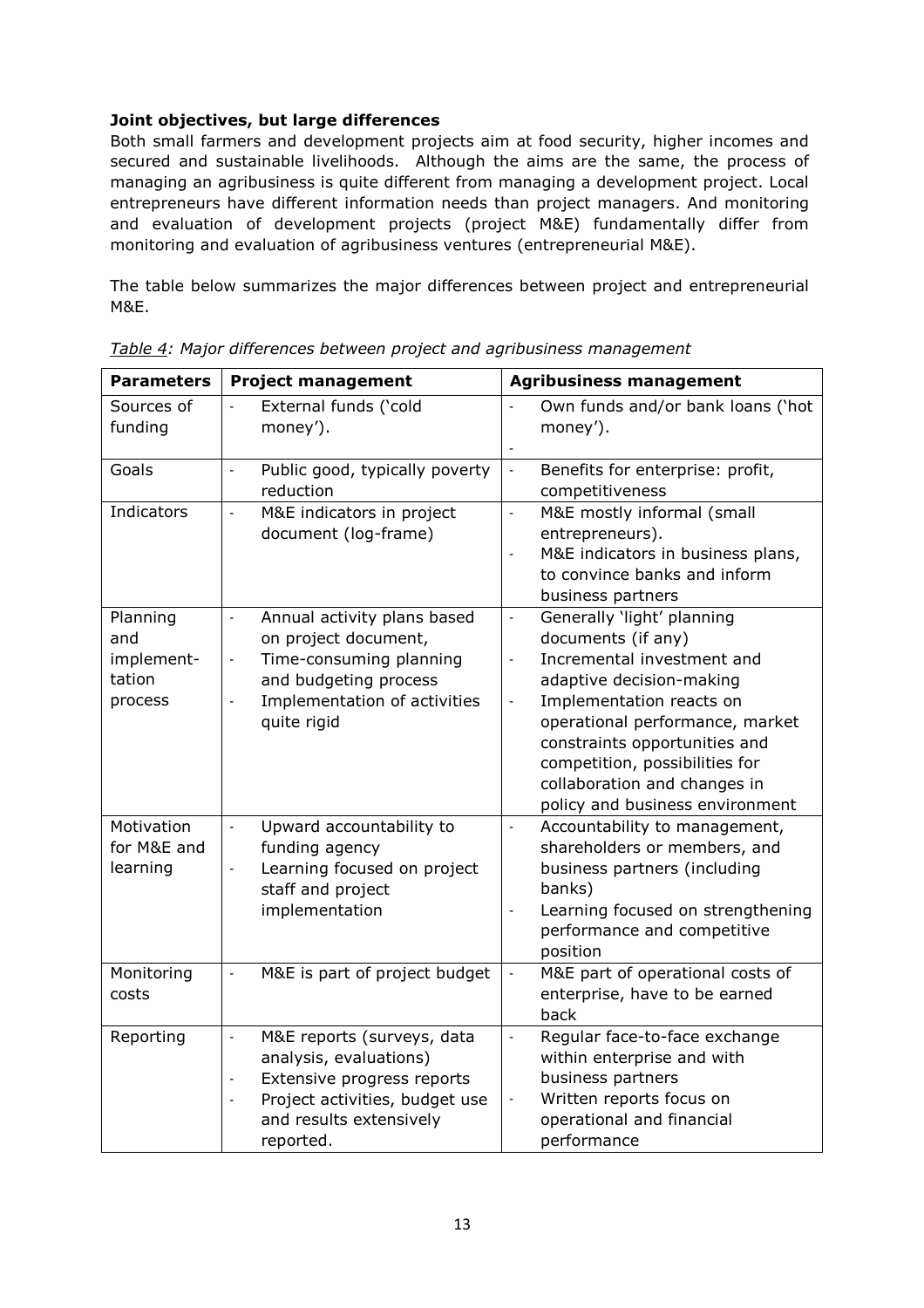## *3.2. Consequences for entrepreneurial outlook*

Development projects and programs are the major intervention modes for agricultural development promotion. This has impact on farmers perspectives. At different occasions, after having established the market system with metaplan cards, we asked agribusiness actors (mainly farmers and SME's): 'where is the money ? Having done this now in different settings and for a variety of value chains, both in Rwanda and other African countries, we can assert that the first answers are almost without exception : 'Government' or 'Donors'. This shown with the somewhat larger 'FRW' cards in the figure to the right.



Asking further, the third answer that comes out is : 'Banks'. It then generally takes some more time to get the fourth answer: 'Consumers' or 'Market' These third and fourth answer are shown with somewhat smaller 'FRW' cards. At some occasions, farmers also mentioned 'Our cooperatives', e.g. member contributions to the cooperative.

We think that the results of these exercises, generally done in training and coaching situations, are very telling. Farmers and other entrepreneurs operating on and around value chains have the reflex to look at Government and donor support. This affects own initiative. Without wanting or knowing it, external support programs, which generally perceive and treat rural populations as beneficiaries or target groups, are hampering agribusiness initiatives and innovation. In our view, this has negative consequences for agricultural development.

African agricultural development is at the crossroads. For moving into the direction of sustainable development and creating agro-economic dynamics that are fuelled by real market engagement, not less than a 180 degree change is necessary. This is visualized in the figure to the right. The big challenge is to change the outlook of local entrepreneurs. Instead of looking at Government and donor support, they would need to look at markets for sustainable income and at financial institutions for investments and activity budgets.

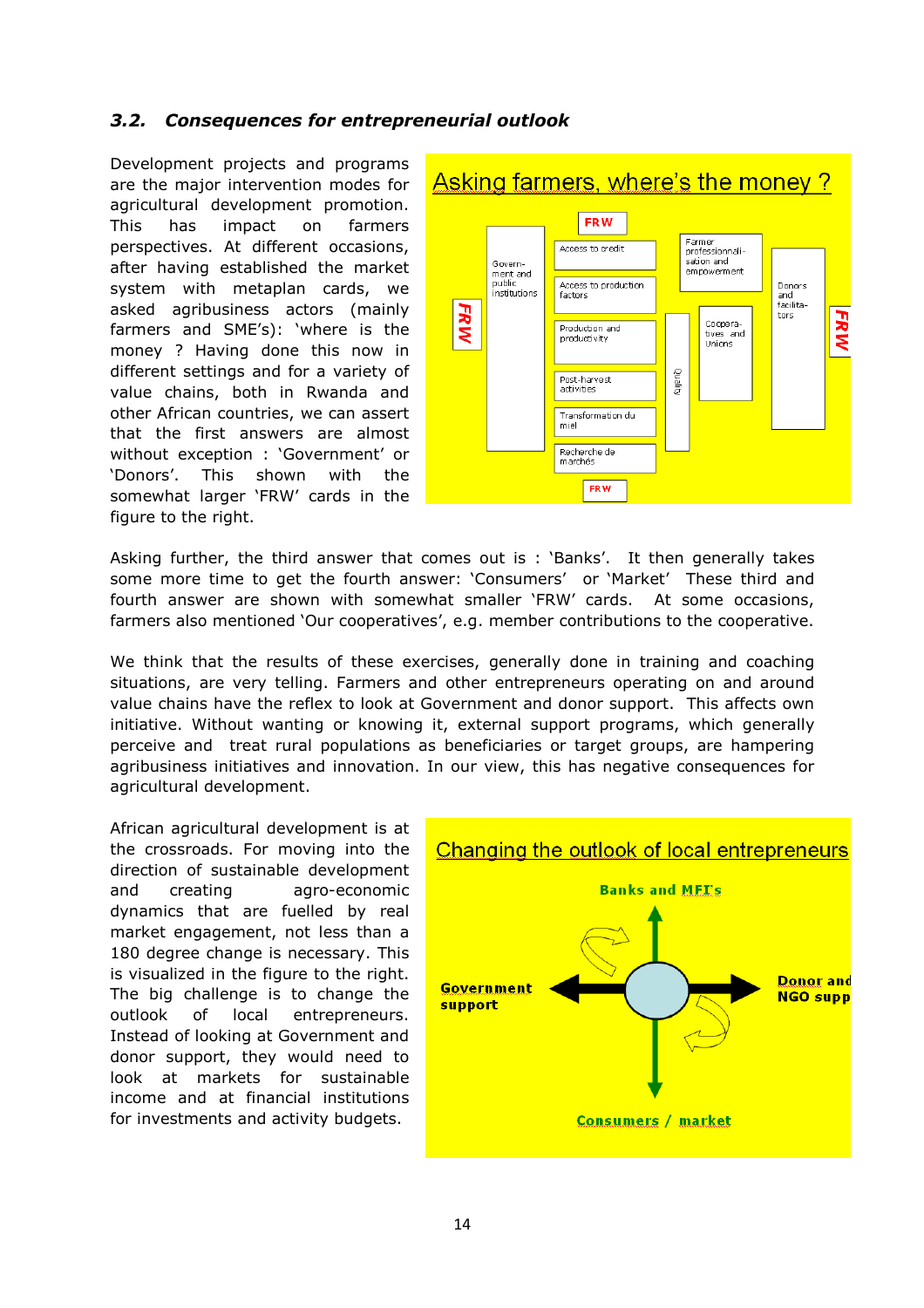This change will of course take time. Habits, both at donor and receiver side, have been created over the past 50 years. These will not disappear overnight. Nonetheless, we better start changing today, but is it possible ?

A transition period is definitely needed. During this transition period – during which the development aid as we know it today is likely to be phased out – the challenge is to harness public funds for promoting entrepreneurship and agribusiness development.

We may have confidence that change is possible. When discussing the differences between project and entrepreneurial PBME, participants generally agree that "Project money is cold money, your own money is hot money, so you care more about it". And people are also aware that the logic of projects and the logic of agribusiness are diametrically opposed : "Project funds should be spent by the end of the project period, so you move from a lot of money to zero. In the case of agribusiness, your investment should grow by making profit, so the initial (small) investment should grow into a larger capital".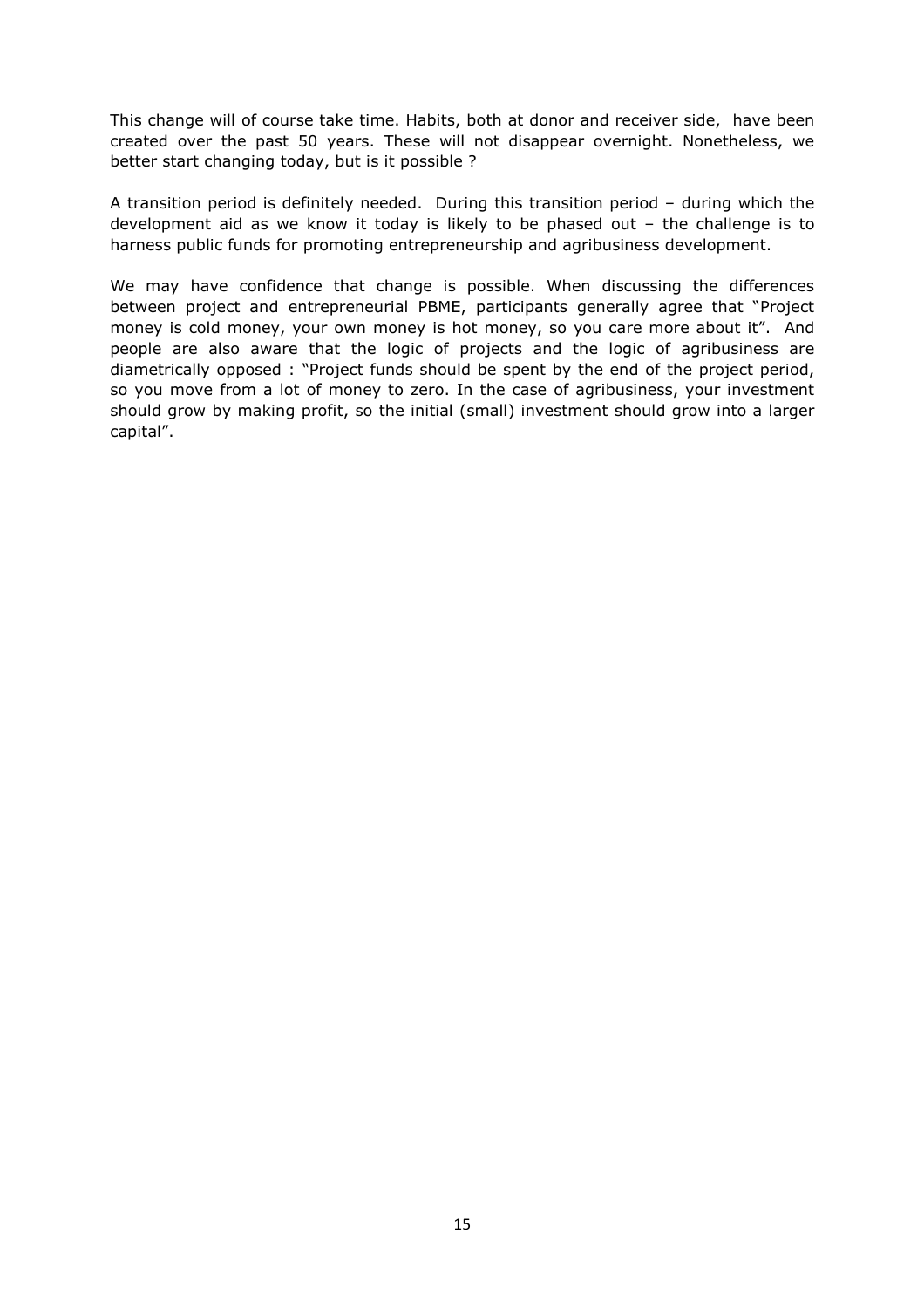# **4. Conclusions and suggestions : making the connect**

## *4.1. Principles for making the connect between publicly funded development programs and agribusiness development*

Project managers operate according to the current rules of game of the 'donor industry'. Farmers and agribusiness managers operate on factor, labour, produce and service markets. The donor industry however distorts these 'real markets'. Is it possible to relate these different worlds? Is it is possible to make the connect between development programs and agribusiness development ? And if so, how ? In other words: What can agricultural development projects do to strengthen the competitive intelligence, e.g. the capacities of local entrepreneurs to navigate their business ?

Based on the argumentation in this paper and experiences with bottom-up agribusiness development processes<sup>1</sup>, we suggest five basic principles :

- 1. Treat private actors in the agricultural sector as entrepreneurs. That's what they are. Projects should not treat them as 'target groups' and 'beneficiaries'. That is what keeps farmers and other local entrepreneurs in a passive role.
- 2. Take local entrepreneurial initiatives as a starting point and focus on clear economic objectives. Convergence of objectives of entrepreneurs and development projects is possible. An innovative project may cumulate the economic objectives of local entrepreneurs and agribusiness clusters to formulate their impact objectives. It is then possible for both local entrepreneurs and development projects to orient their efforts towards the same clear economic objectives. These objectives can be stated in terms of higher production, improved productivity, better quality, good agricultural practices, more processing activities, product and market development, turnover and benefits. Both the agribusiness and project partners that support them navigate on these economic impact indicators.
- 3. Recognize that development projects and programs handle public funds and have to be accountable to the fund provider and ultimately to tax payers. This is valid for Government and donor funded projects and programs. The monitoring and evaluation of project activities, budget use, outputs, outcomes and impact is the responsibility of project management.
- 4. Recognize that entrepreneurs need a lot of information to navigate their business. Gathering, analyzing and acting upon this information is their responsibility.
- 5. Support the development of 'competitive intelligence' of local entrepreneurs. This requires tool development and harnessing the services of local capacity builders.

## *4.2. Designing innovative programs that support rural entrepreneurship and agribusiness development*

l

Different projects and experiences in Africa suggest that designing development programs according to these 5 principles makes it possible to take the entrepreneurial mode of operation as the reference, strengthen the competitive intelligence of local entrepreneurs ànd meet the information needs of public development programs.

*<sup>1</sup> Experiences of 1000+ project in West-Africa (IFDC), Catalyst project in Great Lakes region (IFDC) and promotion of rural entrepreneurship programs in several African countries (Agri-ProFocus)*